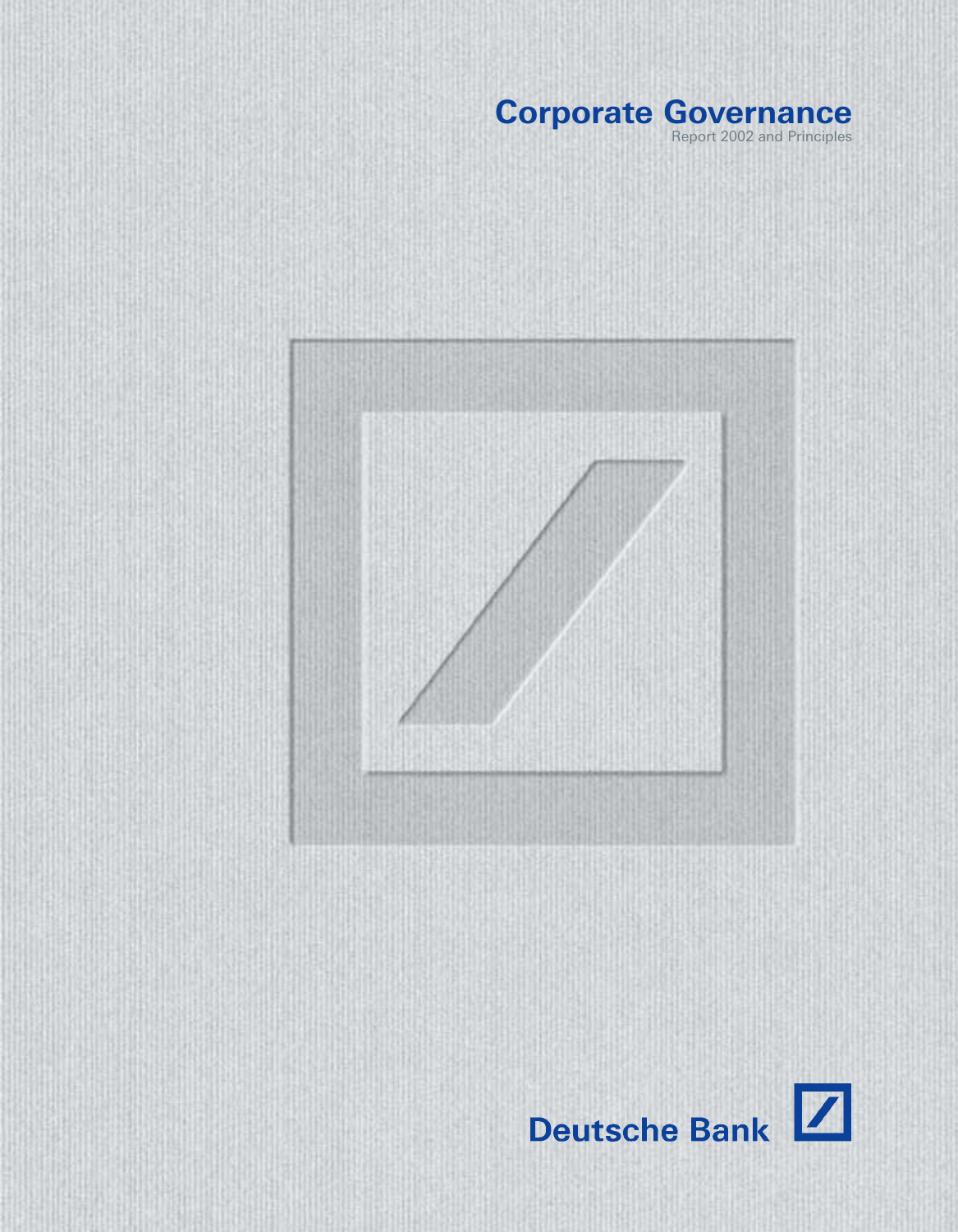- **Corporate Governance 1 Corporate Governance 1 Corporate Governance 1 Corporate Governance 1 Corporate Governance 1 Corporate Governance 1 Corporate Governance 1 Corporate Governance 1 Corporate Governance** a part of our identity
- **Corporate Governance** 5 **Board of Managing Directors**<br> **Documentation 2002 and Supervisory Board** and Supervisory Board
	- **14** Performance-related compensation
	- **18** Reporting and Transparency
- **Deutsche Bank Corporate 23** Corporate Governance Governance Principles<br> **Governance Principles**<br>
24 Relations with share
	- 24 **Relations with shareholders**<br>26 **Board of Managing Directors**
	- **26** Board of Managing Directors and Supervisory Board
	- **33** Performance-related compensation
	- **35** Reporting and Transparency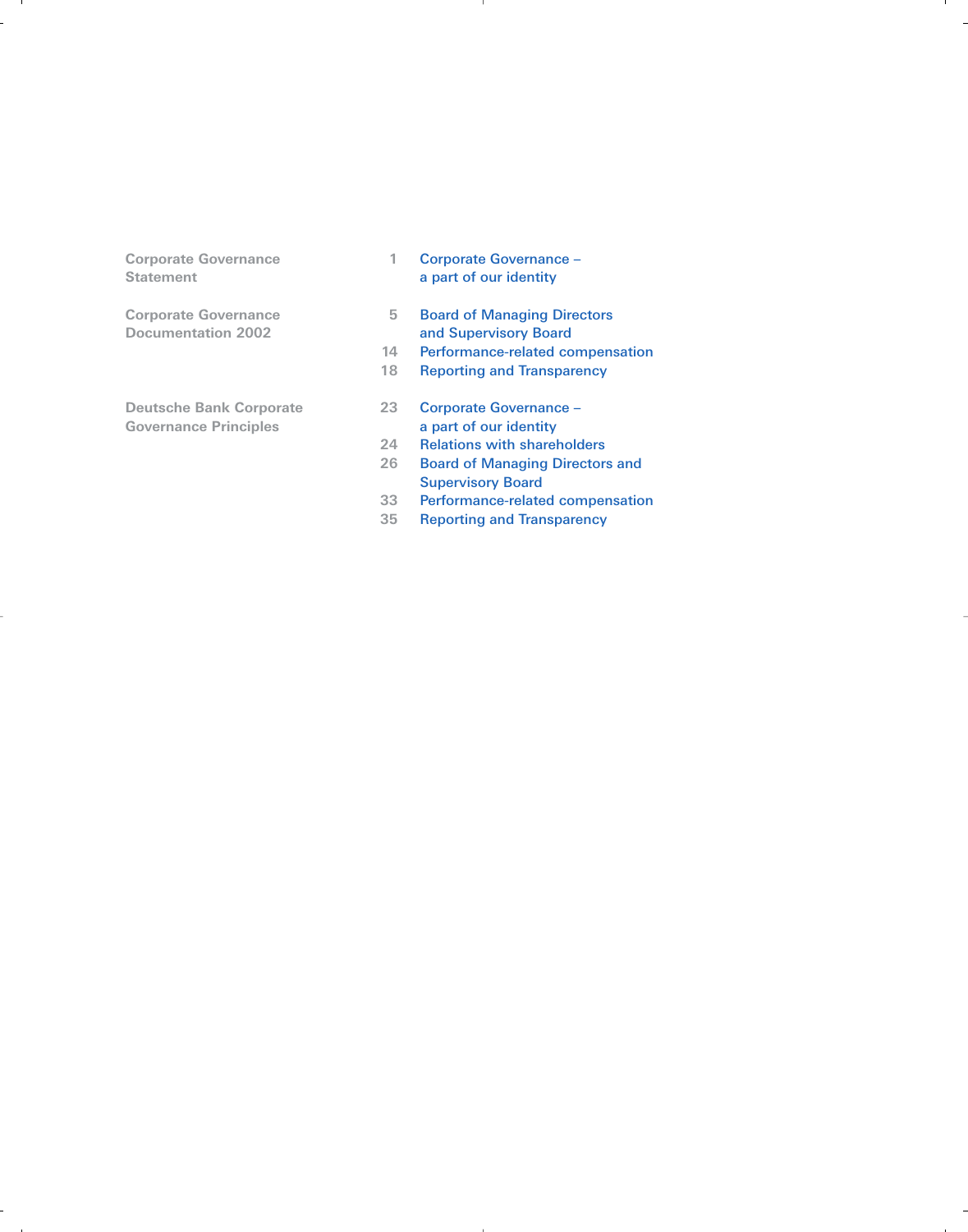## **Corporate Governance – a part of our identity**

Principles for the responsible management and control of Deutsche Bank

In March 2001, Deutsche Bank was already the first DAX 30 company to publish its own Corporate Governance Principles. These guidelines are custom-tailored to Deutsche Bank and regulate our relations with our shareholders, the tasks and duties of the Board of Managing Directors and the Supervisory Board, the structure and disclosure of the performance-based compensation of these two bodies and the demands on reporting and transparency. With these Principles, we publicly state how we want to ensure the responsible and value-driven management and control of Deutsche Bank. The Corporate Governance Principles are intended to promote and strengthen the trust of our present and future shareholders, customers, staff and the public nationally and internationally.

**Voluntary commitment beyond duty.** In 2002, the German Corporate Governance Code was approved by the Government Commission set up expressly for this purpose. Most of the recommendations and suggestions were already contained in our Corporate Governance Principles, so only a few additions had to be made. The Board of Managing Directors and Supervisory Board approved the revised Corporate Governance Principles on October 30, 2002. As a voluntary commitment, they go beyond the requirements of law and, in many respects, beyond those of the German Corporate Governance Code. Besides disclosing the individual compensation of the members of its Board of Managing Directors, Deutsche Bank also publishes without delay the transactions by members of the Board of Managing Directors and Supervisory Board in Deutsche Bank AG shares or derivatives based on them. This also covers transactions that fall below the statutory bagatelle limit.

**Statement of compliance.** On October 30, 2002, the Board of Managing Directors and the Supervisory Board stated in accordance with § 161 German Stock Corporation Act that Deutsche Bank AG complies with the recommendations of the "Government Commission German Corporate Governance Code" with the following exceptions:

- For the members of the Board of Managing Directors and Supervisory Board, there is a directors and officers' liability insurance policy with a small deductible (Code No. 3.8). This is actually a group insurance policy for a large number of staff members in Germany and abroad. Internationally, a higher deductible is not usual; a differentiation between board members and staff thus does not appear to be appropriate.
- Separate compensation is not presently paid for chairing Supervisory Board committees. The Board of Managing Directors and the Supervisory Board will propose to the next General Meeting that a regulation on compensation for chairing Supervisory Board committees (Code No. 5.4.5 (1) sentence 3) be added to § 14(1) of the Articles of Association of Deutsche Bank AG.

**Promoting trust**

**Timely transparency**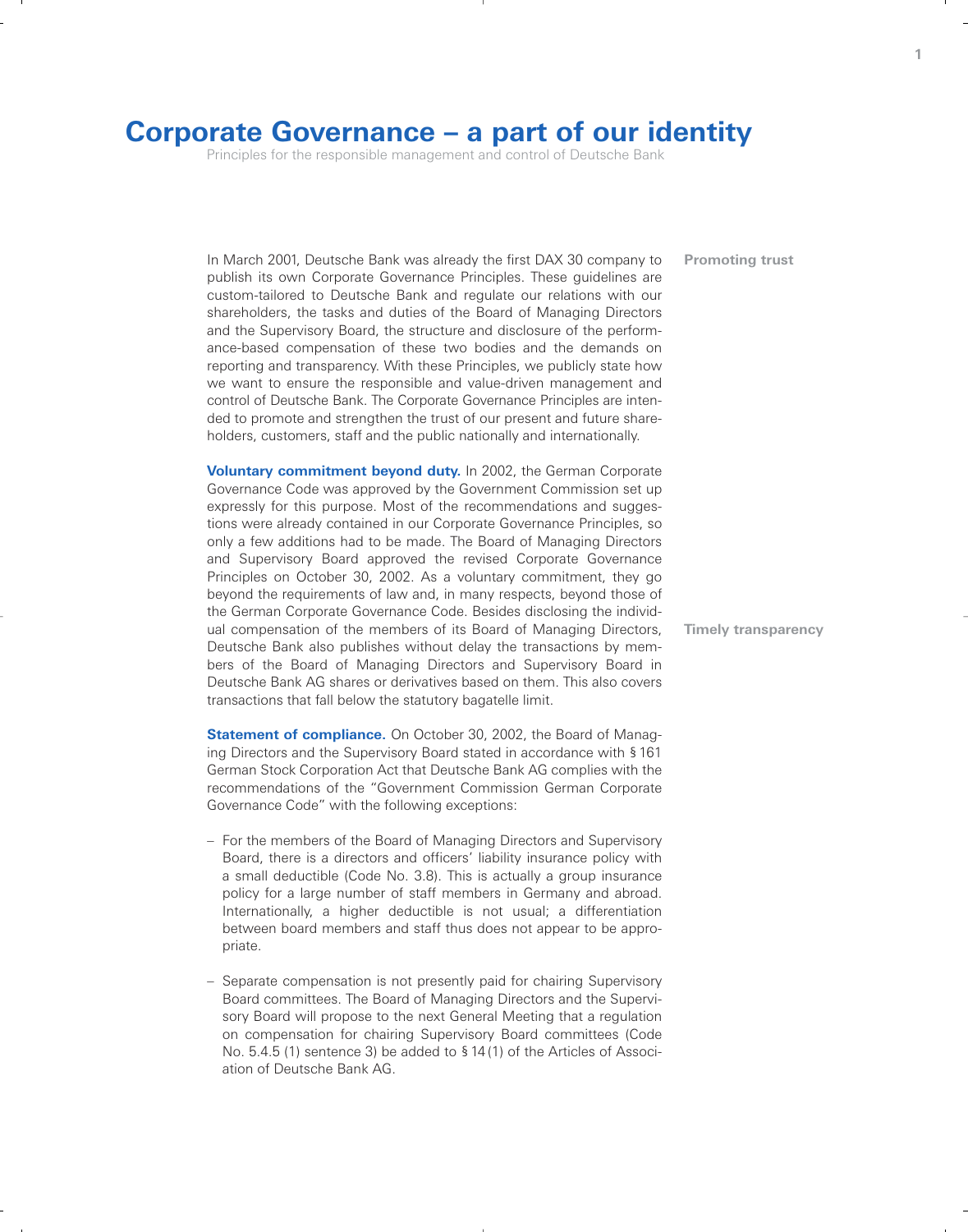**Clear responsibilities and controls.** Deutsche Bank introduced Groupwide monitoring of compliance with our Corporate Governance Principles. Responsibilities and obligations relating to compliance with the individual legal and voluntary corporate governance requirements were clearly allocated. This supports the Corporate Governance Officer on the Board of Managing Directors, Clemens Börsig, in the performance of his tasks. The Corporate Governance Officer presented his report on compliance with the Corporate Governance Principles to the Board of Managing Directors and the Supervisory Board. The Board of Managing Directors and the Supervisory Board are convinced that the Corporate Governance Principles were again fully observed in 2002.

The Compliance staff unit ensures that the standards of conduct required under capital market law are observed, in particular to avoid conflicts of interest in securities business. Through his monitoring measures and controls, the Compliance Officer was satisfied that the respective laws and bank-internal regulations were observed. He submitted a report to the Board of Managing Directors on the observance of compliance regulations. This report was also sent to the Supervisory Board.

The high standard of our Corporate Governance Principles was again confirmed with an outstanding third place by the consulting company Déminor in a survey of EURO STOXX 50 companies. We are confident that with our system of corporate governance we shall continue in future to take a leading position compared with our national and international peers. **A leading position in Europe**

**Sarbanes-Oxley Act**

**Corporate Governance Report presented**

**passed**

**U.S. capital market law.** Deutsche Bank's share is listed on the New York Stock Exchange. For this reason, the bank is also subject to this exchange's listing rules and to U.S. capital market law. The passage of the Sarbanes-Oxley Act in July 2002 and the implementation rules of the Securities and Exchange Commission (SEC) are intended to strengthen corporate governance at companies, improve investor protection and revive lost confidence in the capital markets. Deutsche Bank already fulfills many of these new requirements, so there are only a few SEC regulations remaining to be implemented. Typical issues here are:

– The required special internal control and reporting processes, which are designed to ensure that important information about Deutsche Bank Group is submitted on time and in full, are to be documented and continuously analyzed. Furthermore, a certification process extending into the individual areas will be implemented to ensure the material correctness and completeness of financial results.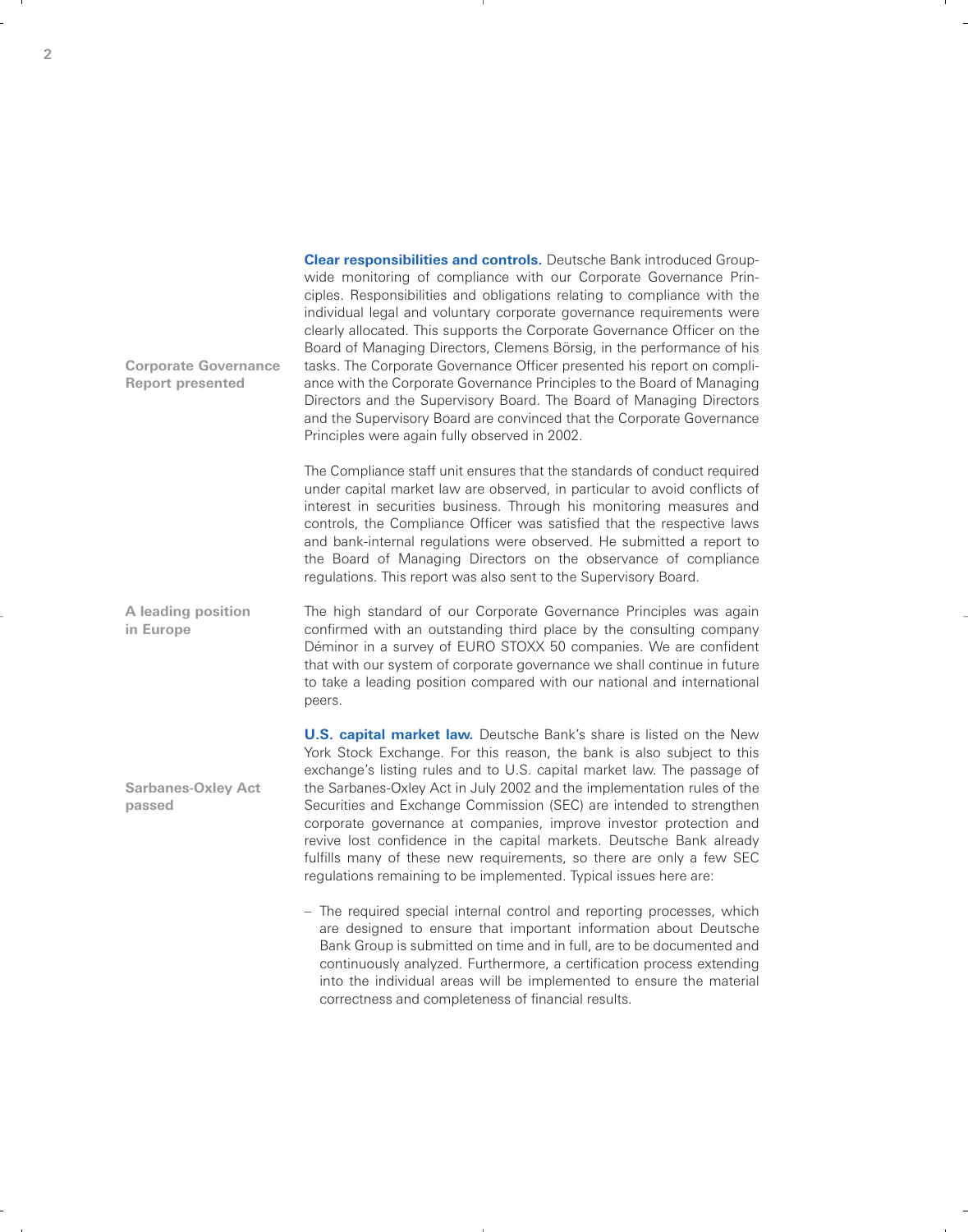– The responsibilities of the "One Voice Committee" established last year are to be expanded to include detailed regulations on disclosure procedures (Disclosure Committee).

our shareholder structure are made in the section on Shareholders.

| Several of the Sarbanes-Oxley Act rules, however, do not conform with<br>German law. In this context, it remains to be seen to what extent the SEC<br>will consider, for example, the special features of German corporate and<br>co-determination law in their implementation rules and allow exceptions<br>in individual cases.                                                                                                                          | <b>Legal contradictions</b> |
|------------------------------------------------------------------------------------------------------------------------------------------------------------------------------------------------------------------------------------------------------------------------------------------------------------------------------------------------------------------------------------------------------------------------------------------------------------|-----------------------------|
| <b>Documentation.</b> This Annual Report including the related publications<br>documents our compliance with the Corporate Governance Principles. In<br>the Operating and Financial Review and Prospects, we provide informa-<br>tion on the expected development of business. The Risk Report contains<br>information on our risk management system. The List of Shareholdings<br>gives details of Deutsche Bank's important shareholdings. Statements on |                             |

We view corporate governance as a continuous process. For this reason, we will regularly check and, if necessary, amend our Principles in light of new experience, statutory regulations and ongoing developments in national and international standards. **Corporate governance as a process**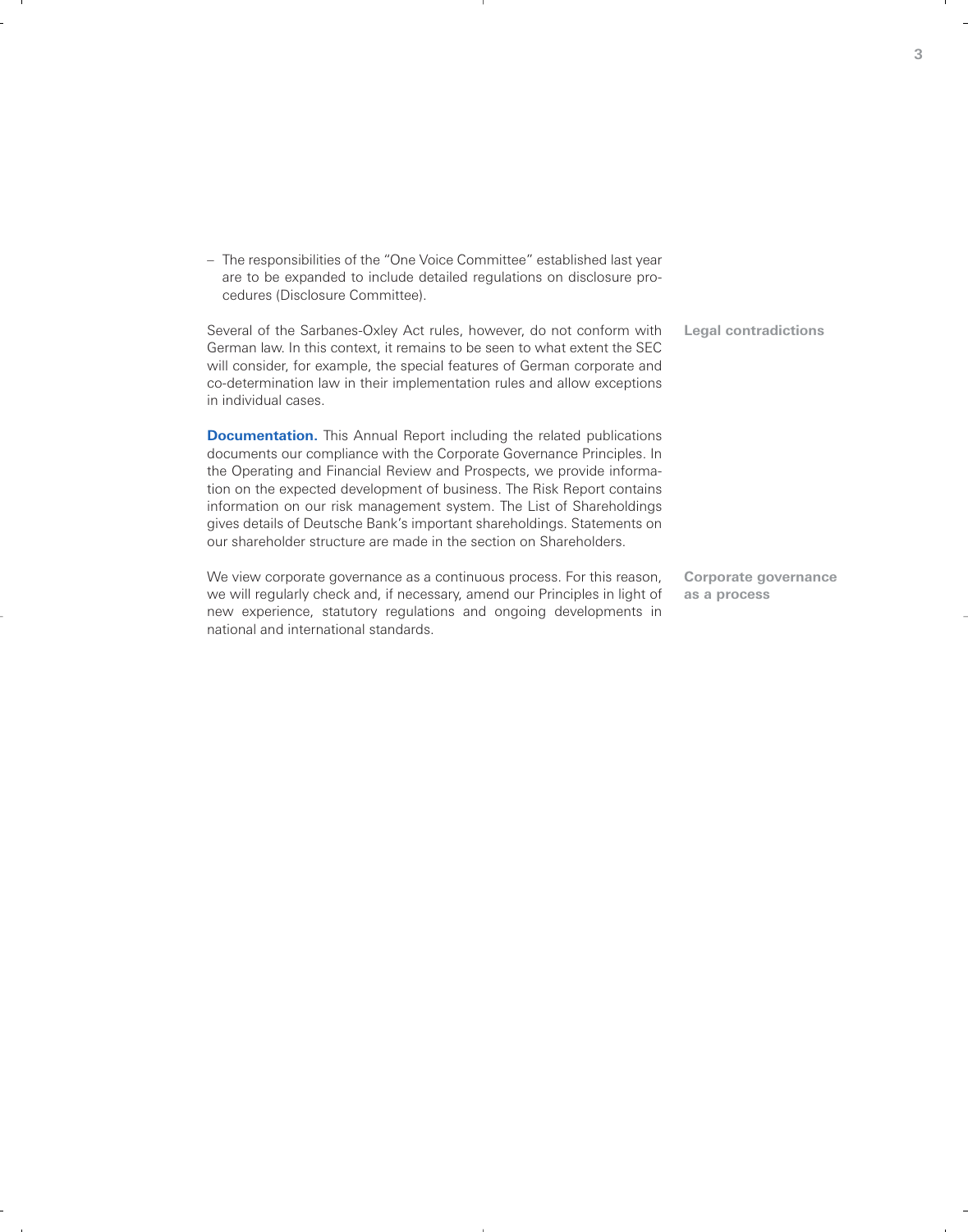# **Corporate Governance Documentation 2002**

| 5  | <b>Board of Managing Directors</b>             |
|----|------------------------------------------------|
| 7  | <b>Group Executive Commitee and</b>            |
|    | <b>Functional Committees</b>                   |
| 8  | <b>Supervisory Board</b>                       |
| 13 | <b>Standing Committees</b>                     |
| 14 | <b>Board of Managing Directors</b>             |
| 16 | <b>Supervisory Board</b>                       |
| 17 | <b>Share Plans</b>                             |
| 20 | <b>Share Ownership and Directors' Dealings</b> |
|    |                                                |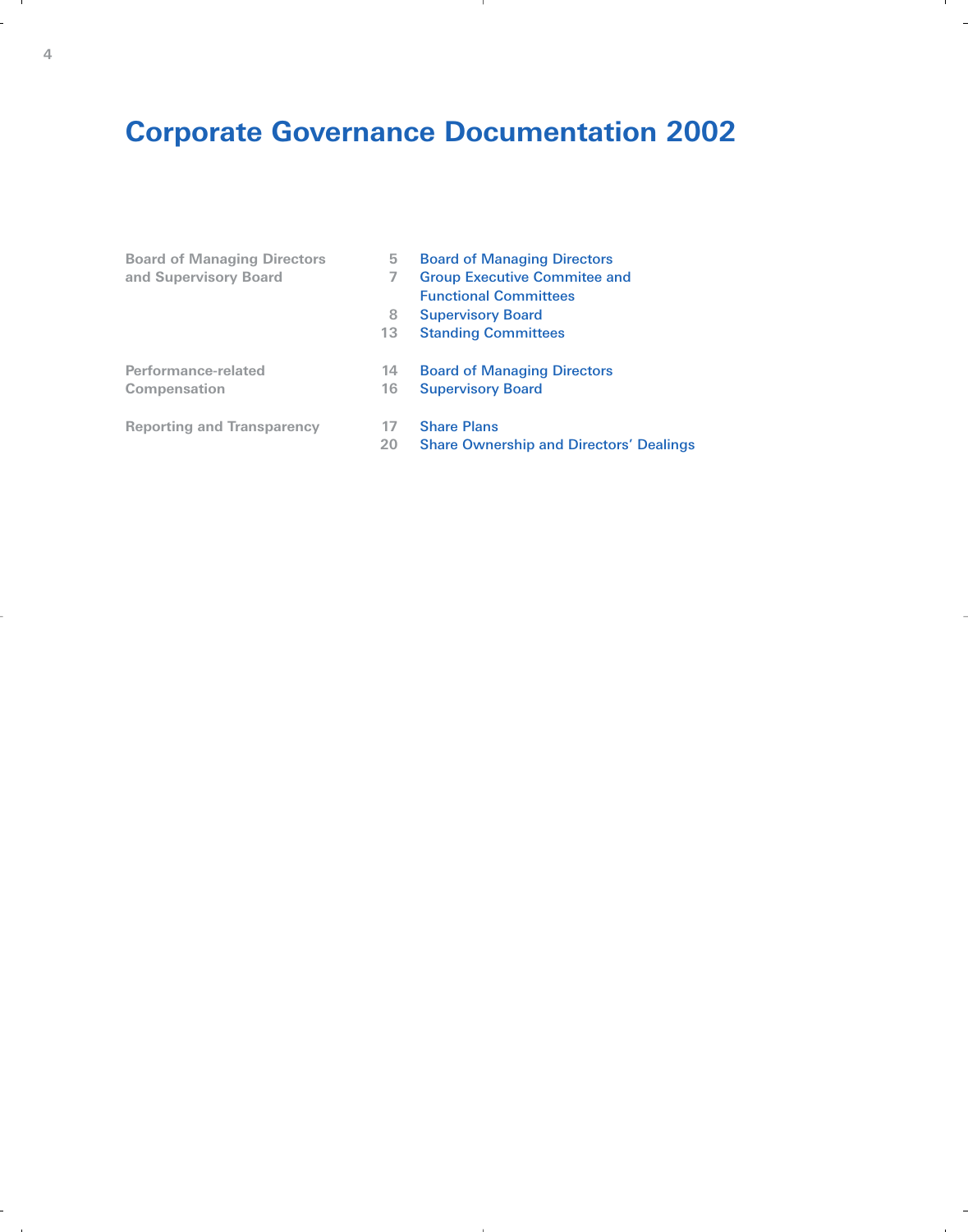## **Board of Managing Directors and Supervisory Board**

### **Board of Managing Directors**

The Board of Managing Directors is responsible for managing the company. Its members are jointly accountable for the management of the company.

The following paragraphs show information on the current members of the Board of Managing Directors. The information includes their ages as of December 31, 2002, the year in which they were appointed and the year in which their term expires, their current positions or area of responsibility.

Dr. Thomas Fischer, Jürgen Fitschen and Michael Phillipp left the Board of Managing Directors on January 30,2002, as of which date Jürgen Fitschen joined the Group Executive Committee. Dr. Rolf-E. Breuer left the Board of Managing Directors on May 22, 2002, and was elected Chairperson of the Supervisory Board.

### Dr. Josef Ackermann

Age: 54 First appointed: 1996 Term expires: 2006

Dr. Josef Ackermann joined Deutsche Bank as a member of the Board of Managing Directors in 1996. On May 22, 2002, Dr. Ackermann assumed his current position as Spokesman of the Board of Managing Directors and Chairman of our Group Executive Committee. He is Chairman of the Supervisory Board of DB Investor.

Dr. Ackermann engages in the following principal business activities outside our company: He is a supervisory board member at Bayer AG, Linde AG, Siemens AG (since January 23, 2003) and a nonexecutive member of the board of directors at Stora Enso Oyi (until March 20, 2003).

In February 2003, the Düsseldorf Public Prosecutor filed charges against Dr. Ackermann and other former members of the Supervisory Board and of the Board of Managing Directors of Mannesmann AG with the Düsseldorf District Court. The complaint alleges a breach of trust in connection with payments to former members of the Board of Managing Directors and other managers of Mannesmann following the takeover of Mannesmann by Vodafone in spring 2000. The District Court in Düsseldorf has now to decide whether it will admit the charges and conduct a trial. Our Supervisory Board has declared that it supports Dr. Ackermann's defense and that it views the charges in question as arbitrary and incomprehensible.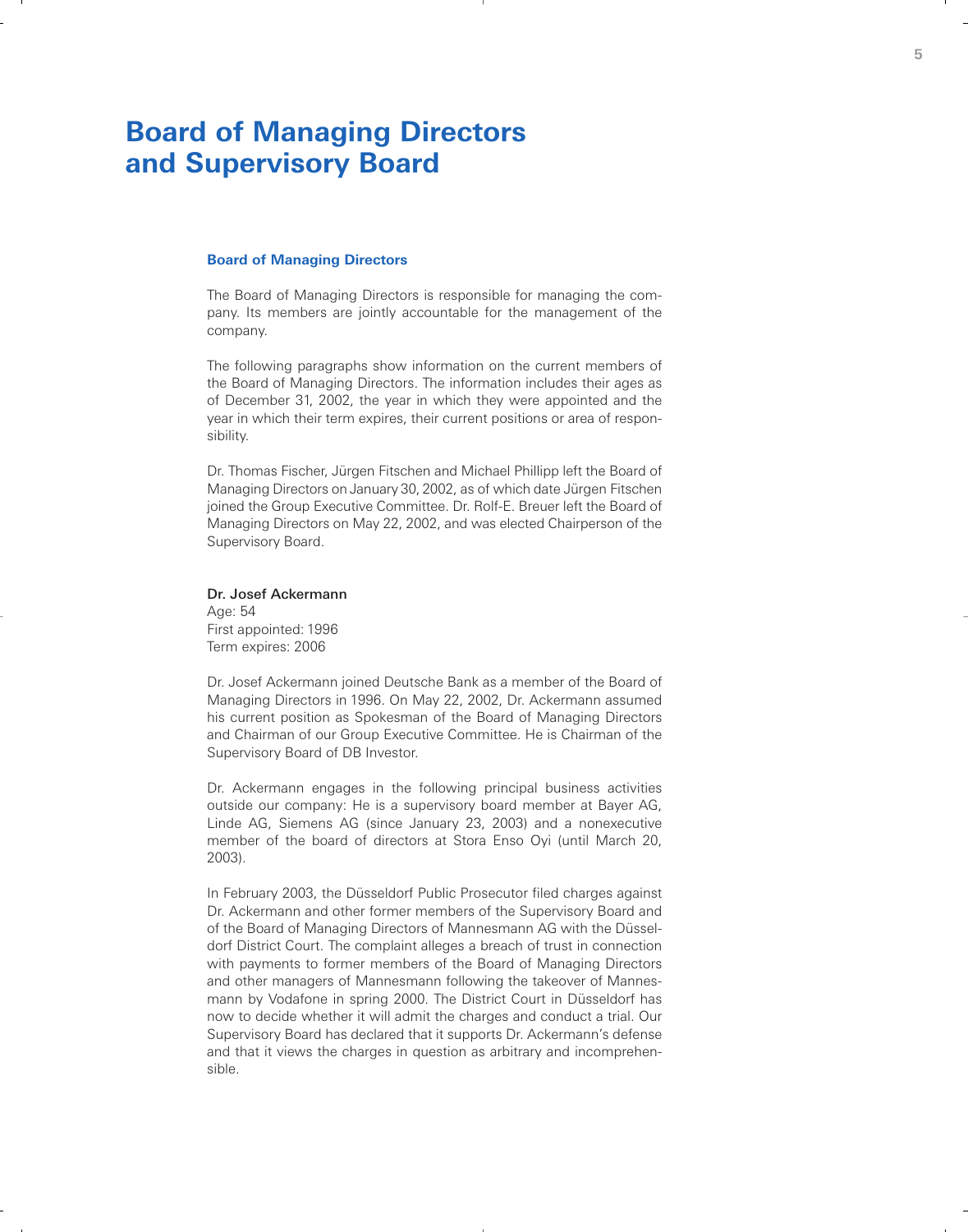Dr. Clemens Börsig Age: 54 First appointed: 2001 Term expires: 2005

Dr. Clemens Börsig joined our Board of Managing Directors in January 2001. He has worked with us since 1999, when he joined us as our Chief Financial Officer. He is also our Chief Risk Officer. He also is a member of the Supervisory Board of DB Investor.

Dr. Börsig engages in the following principal business activities outside our company: He is a supervisory board member at Heidelberger Druckmaschinen AG and Gerling-Konzern Versicherungs-Beteiligungs-AG. He also holds a nonexecutive directorship at Foreign & Colonial Eurotrust Plc.

### Dr. Tessen von Heydebreck

Age: 57 First appointed: 1994 Term expires: 2006

Dr. Tessen von Heydebreck joined our Board of Managing Directors in 1994. From 1994 to 1996, he was a deputy member of the Board of Managing Directors. Dr. von Heydebreck is our Chief Administrative Officer. He is the Chairman of the Supervisory Boards of Deutsche Bank Luxembourg S.A., Deutsche Bank 000 Moscow, Deutsche Bank Polska S.A., and Deutsche Bank R.T. Budapest. He is a member of the Supervisory Boards of Deutsche Bank Privat- und Geschäftskunden AG and DWS Investment GmbH.

Dr. Tessen von Heydebreck engages in the following principal business activities outside our company: He is a supervisory board member at BASF AG, Duerr AG, Deutsche Euroshop AG, Gruner + Jahr AG & Co. and BVV Versicherungsverein des Bankgewerbes a.G. He holds a nonexecutive directorship at EFG Eurobank Ergasias S.A.

### Hermann-Josef Lamberti

Age: 46 First appointed: 1999 Term expires: 2004

Hermann-Josef Lamberti joined our Board of Managing Directors in 1999. He joined us in 1998 as an executive vice president. Mr. Lamberti is our Chief Operating Officer. He is also Chairman of the Supervisory Boards of Deutsche Bank Privat- und Geschäftskunden AG, european transaction bank ag, DB Payments Projektgesellschaft AG (since January1, 2003) and chairs the Board of Directors of Deutsche Bank S.A.E. and Deutsche Bank S.A./N.V.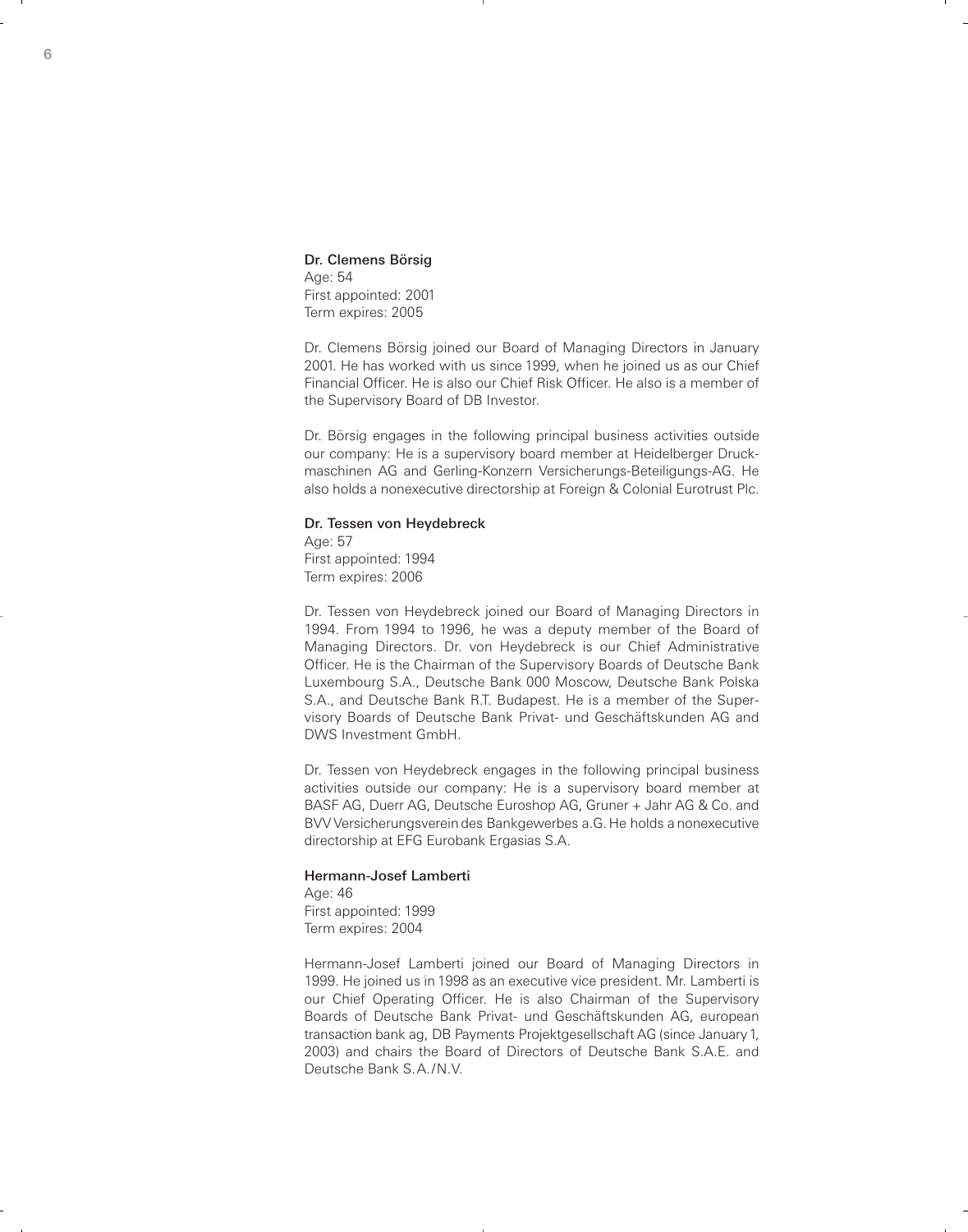Mr. Lamberti engages in the following principal business activities outside our company: He is a member of the supervisory board or similar bodies of Schering AG, Fiat S.p.A., Carl Zeiss Stiftung, SupplyOn AG (until December 31, 2002), and e-millennium 1 GmbH & Co. KG (chairperson). He also holds nonexecutive directorships at Euroclear Clearance System plc and Euroclear Bank S.A.

To assist us in avoiding conflicts of interest, the members of our Board of Managing Directors have generally undertaken not to assume chairmanships of supervisory boards of companies outside our consolidated group.

### **Group Executive Committee and Functional Committees**

A key component of the new management structure, which we implemented on January 31, 2002, is the Group Executive Committee which supports the Board of Managing Directors. This committee comprises the members of the Board of Managing Directors and the Global Business Heads of our Group Divisions. Through the establishment of the Group Executive Committee, we have now integrated our Global Business Heads more closely into the management of our consolidated group. At the same time, we have made a precise allocation of functional responsibilities to preserve a clear delineation between strategic management on the one hand, and operational management on the other hand.

The responsibilities of the Group Executive Committee are as follows:

- Provide on-going information to the Board of Managing Directors on business developments and particular transactions;
- Regular review of our business segments;
- Consultation with and furnishing advice to the Board of Managing Directors on strategic decisions; and
- Preparation of decisions to be made by the Board of Managing Directors.

The following functional committees assist the Board of Managing Directors in executing cross-divisional strategic management, resource allocation, control and risk management:

- The Group Finance Committee is responsible for establishing the business orientation of Controlling and to determine and monitor reporting rules across our consolidated group. The Chairman of the Group Finance Committee is Dr. Clemens Börsig.
- The Group Investment Committee is responsible for evaluating strategic investment decisions and monitoring acquisitions, joint ventures, divestitures, and restructuring projects. The Chairman of the Group Investment Committee is Dr. Clemens Börsig.
- The Group Risk Committee is responsible for planning, management and control of risks, especially credit, market and operational risks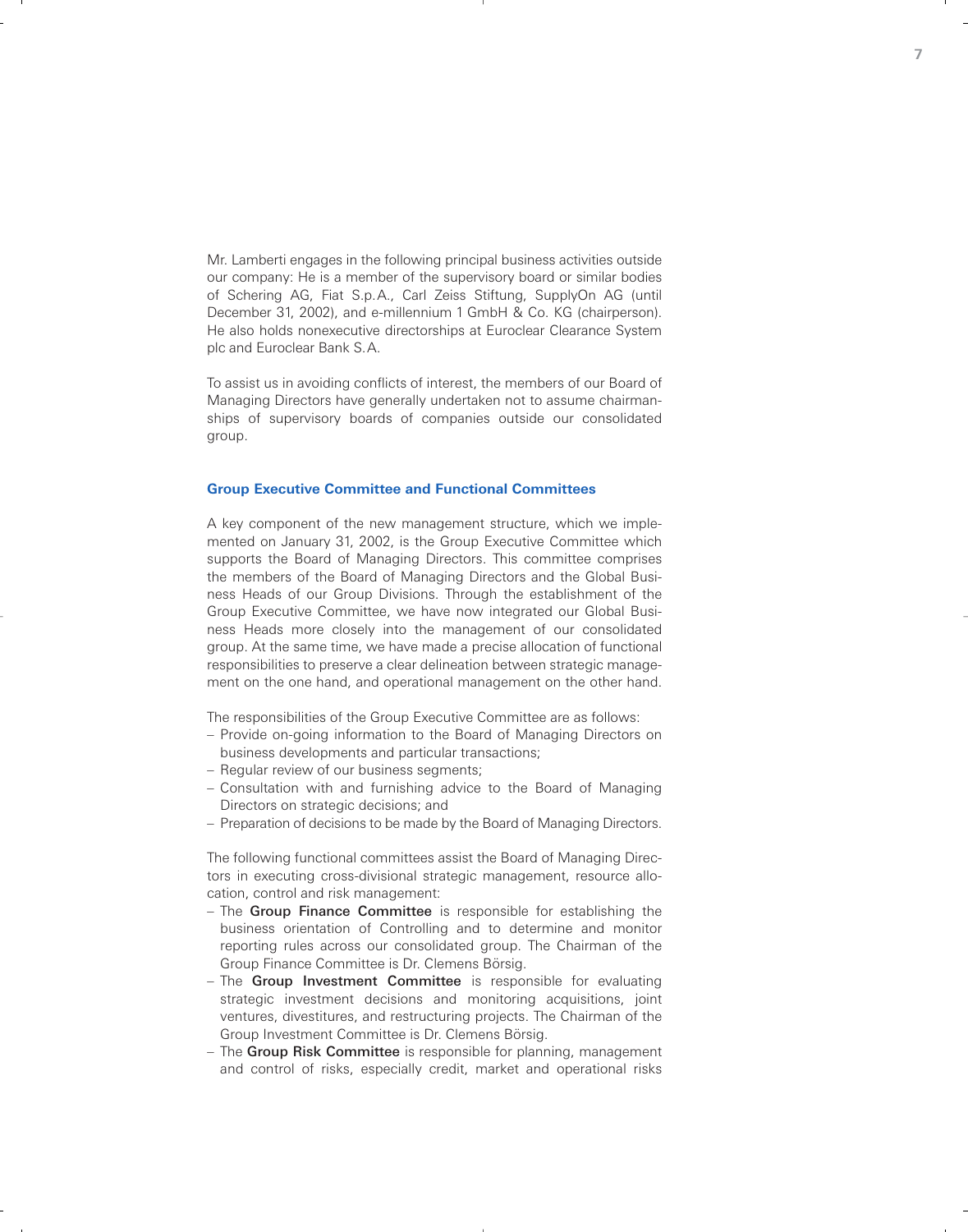across our consolidated group. The Chairman of the Group Risk Committee is Dr. Clemens Börsig.

- The Group Asset/Liability Committee is responsible for coordinating allocation of financial resources to the operational Group Divisions across our consolidated group. The Chairman of the Group Asset/Liability Committee is Dr. Josef Ackermann.
- The Group Corporate Investments/Alternative Assets Committee is responsible for the overall monitoring of all Corporate Investments/ Alternative Asset activities (risk management, investment guidelines compliance/conflict management, larger scale investment decisions). The Chairman of the Group Corporate Investments/Alternative Assets Committee is Dr. Josef Ackermann.
- The Group IT & Operations Committee is responsible for preparing strategic and operational decisions for approval by the Board of Managing Directors and take other decisions as delegated with respect to cost containment and optimization of infrastructure/support functions including spending on vendors, premises, IT equipment and application development and operations, controlling and human resource functions. The Chairman of the Group IT & Operations Committee is Hermann-Josef Lamberti.
- The Group Human Resources Committee is responsible for determination and control of guidelines and standards in Human Resources (especially for staff recruitment, development, deployment, compensation and benefits, administration and severance) across our consolidated group. The Chairman of the Group Human Resources Committee is Dr. Tessen von Heydebreck.
- The Group Compliance Committee is responsible for ongoing development and implementation of Legal Compliance and Internal Audit principles and standards. The Chairman of the Group Compliance Committee is Dr. Tessen von Heydebreck.

### **Supervisory Board**

The Supervisory Board appoints, supervices and advices the Board of Managing Directors and is directly involved in decisions of fundamental importance to the bank. The Chairman of the Supervisory Board coordinates work within the Supervisory Board.

The following table shows information on the current members of our Supervisory Board (Hilmar Kopper left the Supervisory Board on May 22, 2002, and Dr. Rolf-E. Breuer joined the Supervisory Board as its Chairman on May 22, 2002).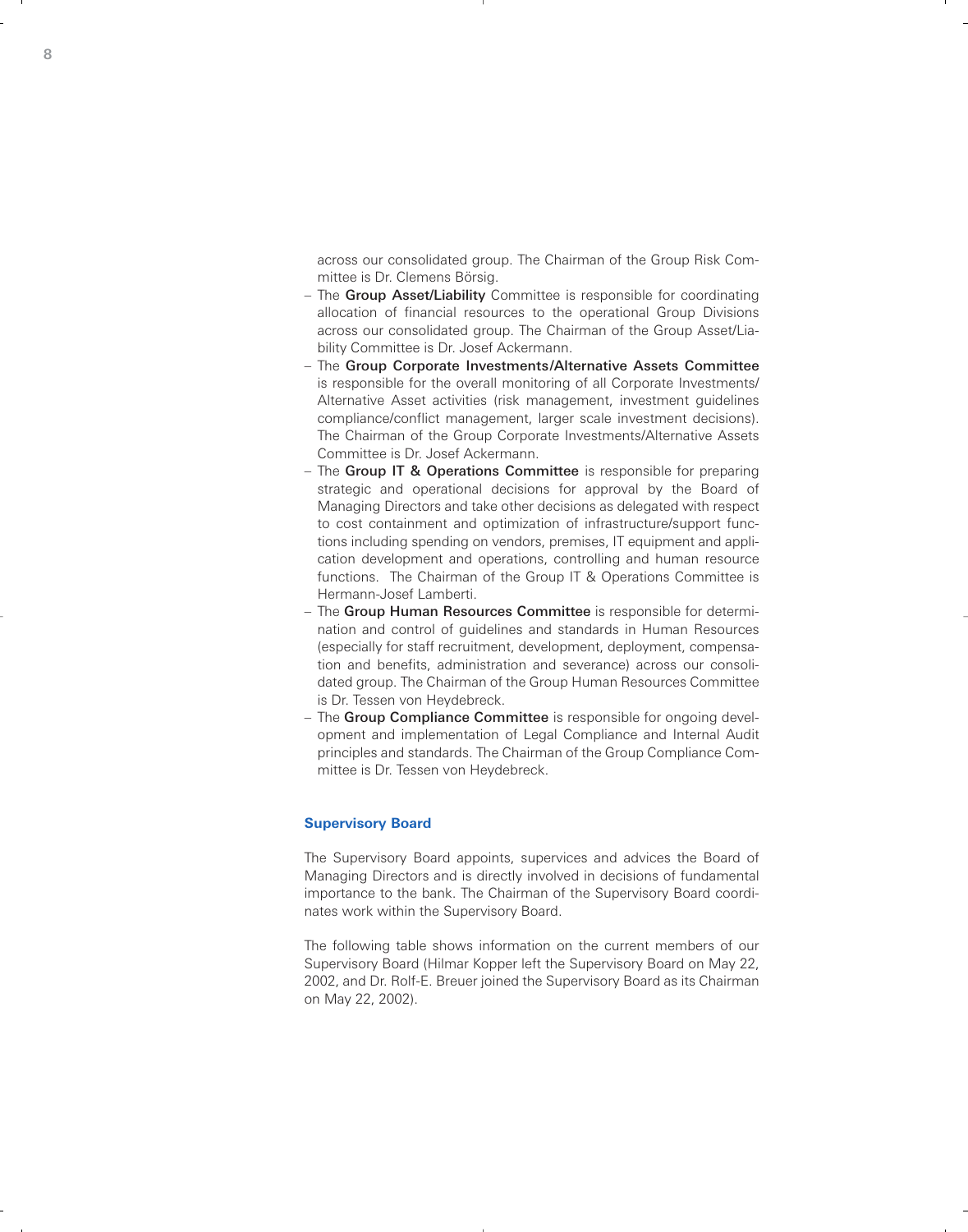| <b>Member</b>                                                              | <b>Supervisory Board position</b><br>with us and other principal<br>occupation, if any    | Areas of experience and other<br>supervisory board memberships<br>and other directorships                                                                                                                                                                                                                                                                                                                                                                                                                                                                                                                                  |
|----------------------------------------------------------------------------|-------------------------------------------------------------------------------------------|----------------------------------------------------------------------------------------------------------------------------------------------------------------------------------------------------------------------------------------------------------------------------------------------------------------------------------------------------------------------------------------------------------------------------------------------------------------------------------------------------------------------------------------------------------------------------------------------------------------------------|
| Dr. Karl-Hermann<br><b>Baumann</b><br>Age: 67<br>First elected: 1998       | Member of the Supervisory Board;<br>Chairperson of the supervisory board of<br>Siemens AG | <b>Supervisory board memberships</b><br>E.ON AG; Wilhelm von Finck AG; Linde AG;<br>mg technologies ag; Schering AG;<br>ThyssenKrupp AG                                                                                                                                                                                                                                                                                                                                                                                                                                                                                    |
| Term expires: 2003                                                         |                                                                                           | <b>Other experience</b><br>Siemens AG (member of the board of<br>managing directors), 1987-1998; Bayerische<br>Handelsbank AG (member of the supervisory<br>board), 1991-1998                                                                                                                                                                                                                                                                                                                                                                                                                                              |
| Dr. Rolf-E. Breuer<br>Age: 65<br>First elected: 2002<br>Term expires: 2003 | Chairperson of the Supervisory Board                                                      | <b>Supervisory board memberships</b><br>Bertelsmann AG; Deutsche Börse AG<br>(chairperson); Deutsche Lufthansa AG; E.ON AG;<br>Siemens AG (deputy chairperson) until<br>January 23, 2003; Compagnie de Saint-Gobain<br>S.A.; Kreditanstalt für Wiederaufbau (KfW);<br>Landwirtschaftliche Rentenbank                                                                                                                                                                                                                                                                                                                       |
|                                                                            |                                                                                           | Other experience<br>Speaker of the Board of Managing Directors<br>Deutsche Bank AG until 2002; President of the<br>German Banking Association; German Financial<br>Supervisory Authority (Administrative Council);<br>International Advisory Board of MMC; CESR<br>(member of the Market Participants Consultative<br>Panel); member of the supervisory board of<br>Münchener Rückversicherungs-Gesellschaft<br>Aktiengesellschaft, 1997-2002                                                                                                                                                                              |
| Dr. Ulrich Cartellieri<br>Age: 65                                          | Member of the Supervisory Board                                                           | <b>Supervisory board memberships</b><br>Robert Bosch GmbH; Henkel KGaA                                                                                                                                                                                                                                                                                                                                                                                                                                                                                                                                                     |
| First elected: 1997<br>Term expires: 2003                                  |                                                                                           | Other nonexecutive directorships<br>BAE SYSTEMS plc; Federal Reserve Bank of<br>New York (member of the international advisory<br>committee); GEMS Oriental & General Fund<br>(member of the advisory council)                                                                                                                                                                                                                                                                                                                                                                                                             |
|                                                                            |                                                                                           | <b>Other experience</b><br>Several positions with us 1970–1997, including<br>member of our Board of Managing Directors,<br>1981-1997, DEG-Deutsche Investitions- und<br>Entwicklungsgesellschaft mbH (deputy chair-<br>person of the supervisory board), 1998-2001;<br>Karstadt AG (chairperson of the supervisory<br>board), 1988-1997; Ruhrgas AG (member of<br>the advisory board), 1991-1998; Siemens AG<br>(deputy chairperson of the supervisory board),<br>1990-1998; Solvay Deutschland GmbH (chair-<br>person of the supervisory board), 1990-1997;<br>Thyssen AG (member of the supervisory board),<br>1986-1997 |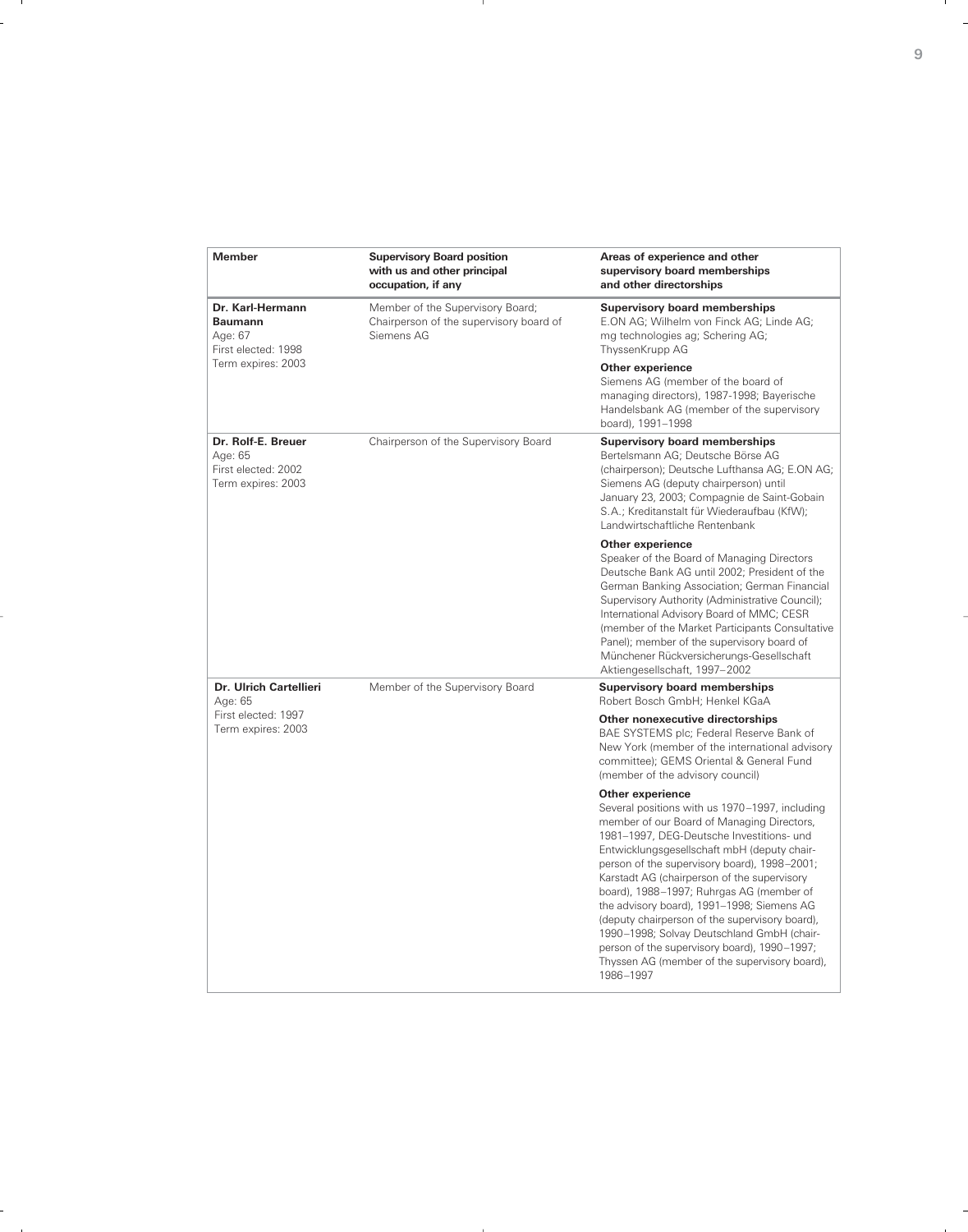| Member                                                                                  | <b>Supervisory Board position</b><br>with us and other principal<br>occupation, if any                                                                                       | Areas of experience and other<br>supervisory board memberships<br>and other directorships                                                                                                                                                                                   |
|-----------------------------------------------------------------------------------------|------------------------------------------------------------------------------------------------------------------------------------------------------------------------------|-----------------------------------------------------------------------------------------------------------------------------------------------------------------------------------------------------------------------------------------------------------------------------|
| Heidrun Förster<br>Age: 55<br>First elected: 1993<br>Term expires: 2003                 | Deputy Chairperson and employee-elected<br>member of the Supervisory Board; Chair-<br>person of the works council of Deutsche Bank<br>Privat- und Geschäftskunden AG, Berlin | <b>Other positions</b><br>Works council of Deutsche Bank AG,<br>(Chairperson), 1990–2001; employee of<br>Deutsche Bank AG since 1975                                                                                                                                        |
| <b>Klaus Funk</b><br>Age: 55<br>First elected: 1999<br>Term expires: 2003               | Employee-elected member of the Supervisory<br>Board; Chairperson of the works council of<br>Deutsche Bank Privat- und Geschäftskunden<br>AG, Frankfurt am Main               | Other experience<br>Betriebskrankenkasse der Deutschen Bank AG<br>(member of the advisory board), employee of<br>Deutsche Bank AG since 1963                                                                                                                                |
| <b>Gerald Herrmann</b><br>Age: 50<br>Appointed by the court: 2001<br>Term expires: 2003 | Employee-elected member of the Supervisory<br>Board; Federal Executive Secretary Unified<br>Services Union, Berlin                                                           | <b>Supervisory board memberships</b><br>Deutsche Bank Privat-und Geschäftskunden<br>AG, european transaction bank ag,<br>DBV-Winterthur Versicherung AG                                                                                                                     |
| <b>Sabine Horn</b><br>Age: 41<br>First elected: 1998<br>Term expires: 2003              | Employee-elected member of the Supervisory<br>Board; chairperson of the works council of<br>Deutsche Bank AG, Frankfurt am Main                                              | <b>Other positions</b><br>Employee of Deutsche Bank AG since 1984                                                                                                                                                                                                           |
| <b>Sir Peter Job</b><br>Age: 61                                                         | Member of the Supervisory Board                                                                                                                                              | <b>Supervisory board memberships</b><br>Bertelsmann AG                                                                                                                                                                                                                      |
| Appointed by the court: 2001<br>Term expires: 2003                                      |                                                                                                                                                                              | <b>Nonexecutive directorships</b><br>Grand Metropolitan Plc, 1994-1997;<br>Diageo Plc, 1997-1999; Glaxo Wellcome Plc,<br>1997-2001; GlaxoSmithKline Plc (GSK),<br>Schroders Plc; Tibco Software Inc.;<br>Instinet Inc.; Multex.com Inc.; Shell Transport<br>and Trading Plc |
|                                                                                         |                                                                                                                                                                              | Other experience<br>Sub-editor and correspondent for Reuters,<br>1963-1971; Reuters Group Plc (member of<br>the board of directors), 1989-2001;<br>NASDAQ (chairman of the international<br>advisory council); member of the advisory<br>board of Reuters Venture Capital   |
| Prof. Dr.<br><b>Henning Kagermann</b><br>Age: 55<br>First elected: 2000                 | Member of the Supervisory Board;<br>co-chairman and CEO of SAP AG                                                                                                            | <b>Supervisory board memberships</b><br>DaimlerChrysler Services AG;<br>Münchener Rückversicherungs-Gesellschaft<br>Aktiengesellschaft; SAP Systems Integration                                                                                                             |
| Term expires: 2003                                                                      |                                                                                                                                                                              | <b>Other positions</b><br>Member of the board of managing directors<br>of SAP AG                                                                                                                                                                                            |
| <b>Ulrich Kaufmann</b><br>Age: 56<br>First elected: 1988<br>Term expires: 2003          | Employee-elected member of the Supervisory<br>Board; Chairperson of the works council of<br>Deutsche Bank AG, Düsseldorf                                                     | <b>Other positions</b><br>Employee of Deutsche Bank AG;<br>Deutscher Bankangestellten-Verband;<br>Betriebskrankenkasse der Deutsche Bank AG<br>(member of the advisory board)                                                                                               |
| <b>Peter Kazmierczak</b><br>Age: 45<br>First elected: 2002<br>Term expires: 2003        | Employee-elected member of the Supervisory<br>Board; Chairperson of the works council of<br>Deutsche Bank AG, Essen                                                          | <b>Other positions</b><br>Employee of Deutsche Bank AG since 1976                                                                                                                                                                                                           |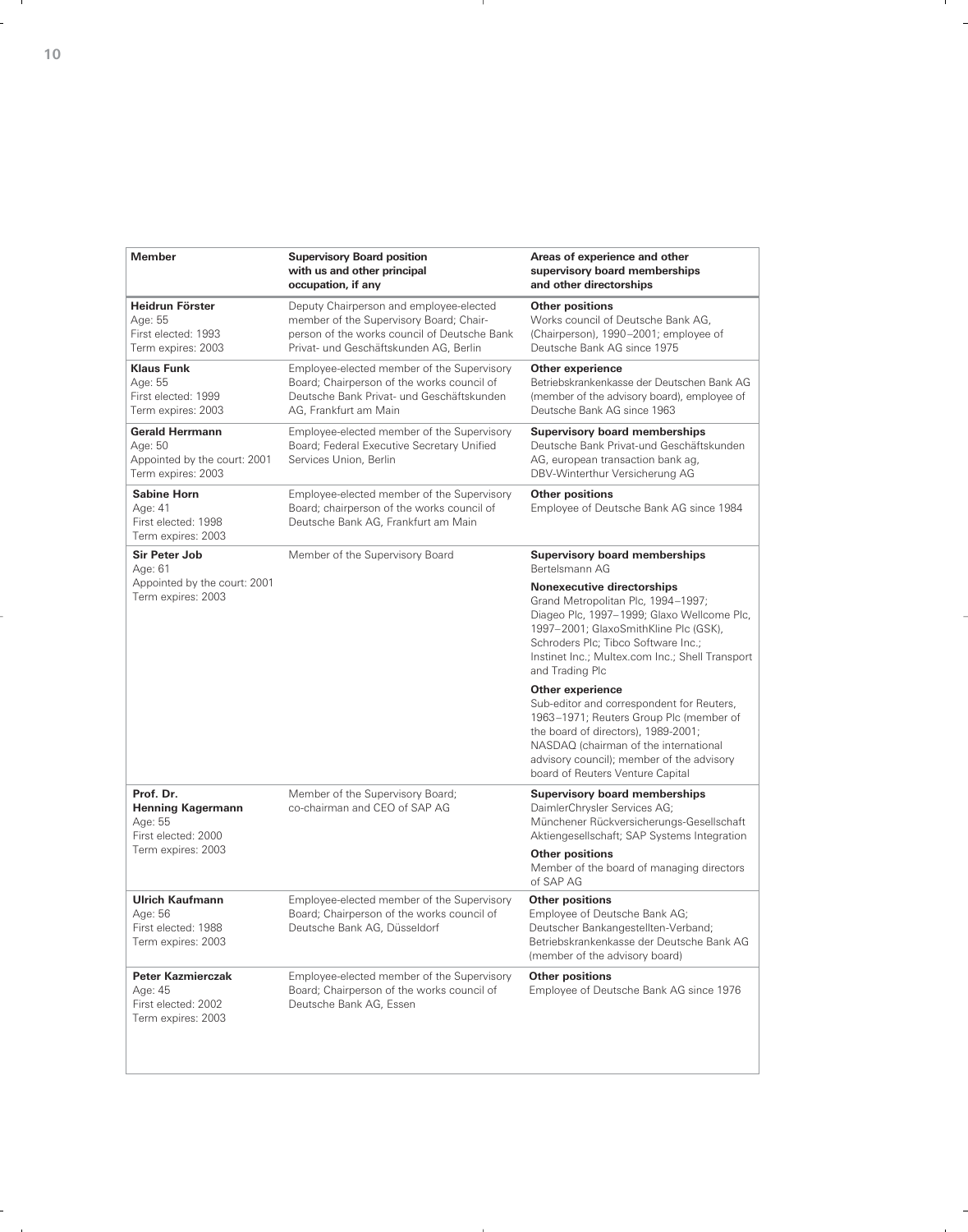| <b>Member</b>                                                                             | <b>Supervisory Board position</b><br>with us and other principal<br>occupation, if any                                                                                                       | Areas of experience and other<br>supervisory board memberships<br>and other directorships                                                                                                                                                                                                                                                                                                                                                                                                                                                                                                                                                    |
|-------------------------------------------------------------------------------------------|----------------------------------------------------------------------------------------------------------------------------------------------------------------------------------------------|----------------------------------------------------------------------------------------------------------------------------------------------------------------------------------------------------------------------------------------------------------------------------------------------------------------------------------------------------------------------------------------------------------------------------------------------------------------------------------------------------------------------------------------------------------------------------------------------------------------------------------------------|
| <b>Adolf Kracht</b><br>Age: 67<br>First elected: 1996<br>Term expires: 2003               | Member of the Supervisory Board; chairman of<br>the supervisory board of Wilhelm von Finck AG;<br>member of the board of managing directors of<br>Gerling-Rheinische Versicherungs-Gruppe AG | <b>Supervisory board memberships</b><br>Dussmann Verwaltungs AG (chairman);<br>Dussmann AG & Co. KGaA; Gerling-Konzern<br>Versicherungs-Beteiligungs-AG;<br>Gerling Firmen- und Privat-Service AG;<br>Wilhelm von Finck Inc. (chairman)                                                                                                                                                                                                                                                                                                                                                                                                      |
| Prof. Dr.-Ing. E.h.<br><b>Berthold Leibinger</b>                                          | Member of the Supervisory Board; managing<br>partner of TRUMPF GmbH & Co. KG                                                                                                                 | <b>Supervisory board memberships</b><br><b>BASF AG (chairperson)</b>                                                                                                                                                                                                                                                                                                                                                                                                                                                                                                                                                                         |
| Age: 72<br>First elected: 1995<br>Term expires: 2003                                      |                                                                                                                                                                                              | Other nonexecutive directorships<br><b>HSBC Trinkaus &amp; Burkhardt</b><br>(member of the advisory board)                                                                                                                                                                                                                                                                                                                                                                                                                                                                                                                                   |
| <b>Margret</b><br><b>Moenig-Raane</b>                                                     | Employee-elected member of the Supervisory<br>Board; Vice President of the Unified Services                                                                                                  | <b>Supervisory board memberships</b><br>E.ON AG                                                                                                                                                                                                                                                                                                                                                                                                                                                                                                                                                                                              |
| Age 54<br>First elected: 1996<br>Term expires: 2003                                       | Union, Berlin                                                                                                                                                                                | Other nonexecutive directorships<br>BHW (member of the advisory board)                                                                                                                                                                                                                                                                                                                                                                                                                                                                                                                                                                       |
| Dr. Michael Otto<br>Age: 59<br>First elected: 1989<br>Term expires: 2003                  | Member of the Supervisory Board;<br>chairperson of the board of managing<br>directors of Otto (GmbH & CoKG)<br>and OTTO AG für Beteiligungen                                                 | <b>Supervisory board memberships</b><br>Gerling-Konzern Versicherungs-Beteiligungs-<br>AG; SCHWAB VERSAND GmbH (chairperson);<br>Axel Springer Verlag AG                                                                                                                                                                                                                                                                                                                                                                                                                                                                                     |
|                                                                                           |                                                                                                                                                                                              | Other nonexecutive directorships<br>3 Suisses International S.A. (member of the<br>advisory board); Baur Versand GmbH<br>(chairperson of the advisory board);<br>Crate & Barrel Holding Inc. (chairperson of<br>the board); FORUM Grundstücksgesell-<br>schaft mbH (member of the advisory board);<br>Freemans Plc (chairperson of the board);<br>Grattan Plc (chairperson of the board);<br>Handelsgesellschaft Heinrich Heine GmbH<br>(chairperson of the advisory board);<br>Otto-Sumisho Inc. (chairperson of the<br>advisory board); Spiegel Inc. (chairperson of<br>the board); Euromarket Designs, Inc.<br>(chairperson of the board) |
| <b>Klaus Schwedler</b><br>Age: 52<br>First elected: 1999<br>Term expires: 2003            | Employee-elected member of the<br>Supervisory Board; member of the works<br>council of GTG Gesellschaft für<br>technisches Gebäudemanagement mbH                                             | <b>Other Experience</b><br>Deutsche Bank AG (employee) 1986-1996;<br>GTG Gesellschaft für technisches Gebäude-<br>management mbH (employee) 1997-2002;                                                                                                                                                                                                                                                                                                                                                                                                                                                                                       |
|                                                                                           |                                                                                                                                                                                              | employee of Deutsche Bank AG since<br>January 1, 2003                                                                                                                                                                                                                                                                                                                                                                                                                                                                                                                                                                                        |
| <b>Tilman Todenhöfer</b><br>Age: 59<br>Appointed by the court: 2001<br>Term expires: 2003 | Member of the Supervisory Board;<br>deputy chairman of the board of directors of<br>Robert Bosch GmbH                                                                                        | <b>Supervisory board memberships</b><br>Bosch Rexroth AG; Robert Bosch Int. Beteili-<br>gungen AG (president of the board of admin-<br>istration); Robert Bosch Finance Co. Limited<br>(member of the board); Robert Bosch Finance<br>Corporation (member of the board)                                                                                                                                                                                                                                                                                                                                                                      |
|                                                                                           |                                                                                                                                                                                              | <b>Other experience</b><br>University of Tübingen (chairman of the board)                                                                                                                                                                                                                                                                                                                                                                                                                                                                                                                                                                    |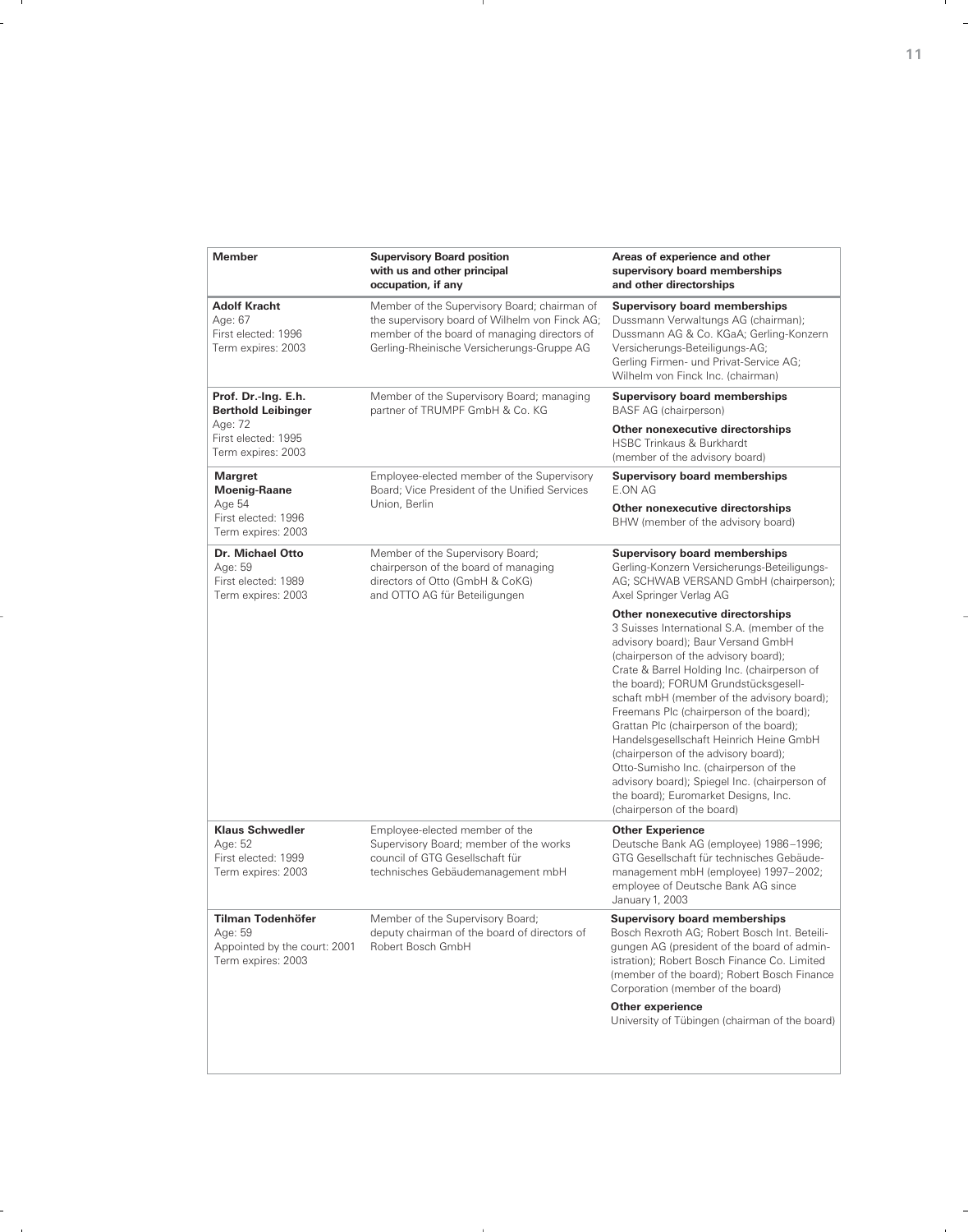| <b>Member</b>                                                                                              | <b>Supervisory Board position</b><br>with us and other principal<br>occupation, if any                                   | Areas of experience and other<br>supervisory board memberships<br>and other directorships                                                                                                                                                                        |
|------------------------------------------------------------------------------------------------------------|--------------------------------------------------------------------------------------------------------------------------|------------------------------------------------------------------------------------------------------------------------------------------------------------------------------------------------------------------------------------------------------------------|
| <b>Michael Freiherr Truchseß</b><br>von Wetzhausen<br>Age: 56<br>First elected: 1999<br>Term expires: 2003 | Employee-elected member of the Supervisory<br>Board; Member of the management board<br>region central, Frankfurt am Main | <b>Supervisory board memberships</b><br>Lahmeyer International GmbH (deputy<br>chairman); Mittelständische Beteiligungs-<br>gesellschaft Hessen; Nestle Deutschland AG<br>(since January 30, 2003); Merz GmbH & Co<br>KGaA (deputy chairman since January, 2003) |
|                                                                                                            |                                                                                                                          | Other nonexecutive directorships<br>Biotest AG (member of the advisory board);<br>Investitionsbank Hessen<br>(member of the advisory board)                                                                                                                      |
|                                                                                                            |                                                                                                                          | Other experience<br>Several positions within our consolidated<br>group including branch management<br>positions                                                                                                                                                  |
| <b>Lothar Wacker</b><br>Age: 63<br>First elected: 1976<br>Term expires: 2003                               | Employee-elected member of the<br>Supervisory Board                                                                      | Other experience<br>Employee of Deutsche Bank AG; Betriebs-<br>krankenkasse der Deutsche Bank AG<br>(member of the advisory board); Deutscher<br>Bankangestellten-Verband (chairperson of the<br>board of managing directors)                                    |
| Dipl.-Ing. Albrecht Woeste<br>Age: 67<br>First elected: 1993                                               | Member of the Supervisory Board                                                                                          | <b>Supervisory board memberships</b><br>Henkel KGaA (chairperson);<br>Allianz Lebensversicherungs-AG                                                                                                                                                             |
| Term expires: 2003                                                                                         |                                                                                                                          | Other nonexecutive directorships<br>Investitions-Bank NRW (member of the advi-<br>sory board); IKB Deutsche Industriebank<br>(member of the advisory board);<br>R. Woeste & Co. GmbH & Co KG<br>(chairperson of the advisory board)                              |
|                                                                                                            |                                                                                                                          | Other experience<br>Member of the board of directors of<br>Ecolab Inc., 1991-2001; managing director<br>of R. Woeste & Co. GmbH & Co. KG                                                                                                                         |
|                                                                                                            |                                                                                                                          |                                                                                                                                                                                                                                                                  |
|                                                                                                            |                                                                                                                          |                                                                                                                                                                                                                                                                  |
|                                                                                                            |                                                                                                                          |                                                                                                                                                                                                                                                                  |
|                                                                                                            |                                                                                                                          |                                                                                                                                                                                                                                                                  |
|                                                                                                            |                                                                                                                          |                                                                                                                                                                                                                                                                  |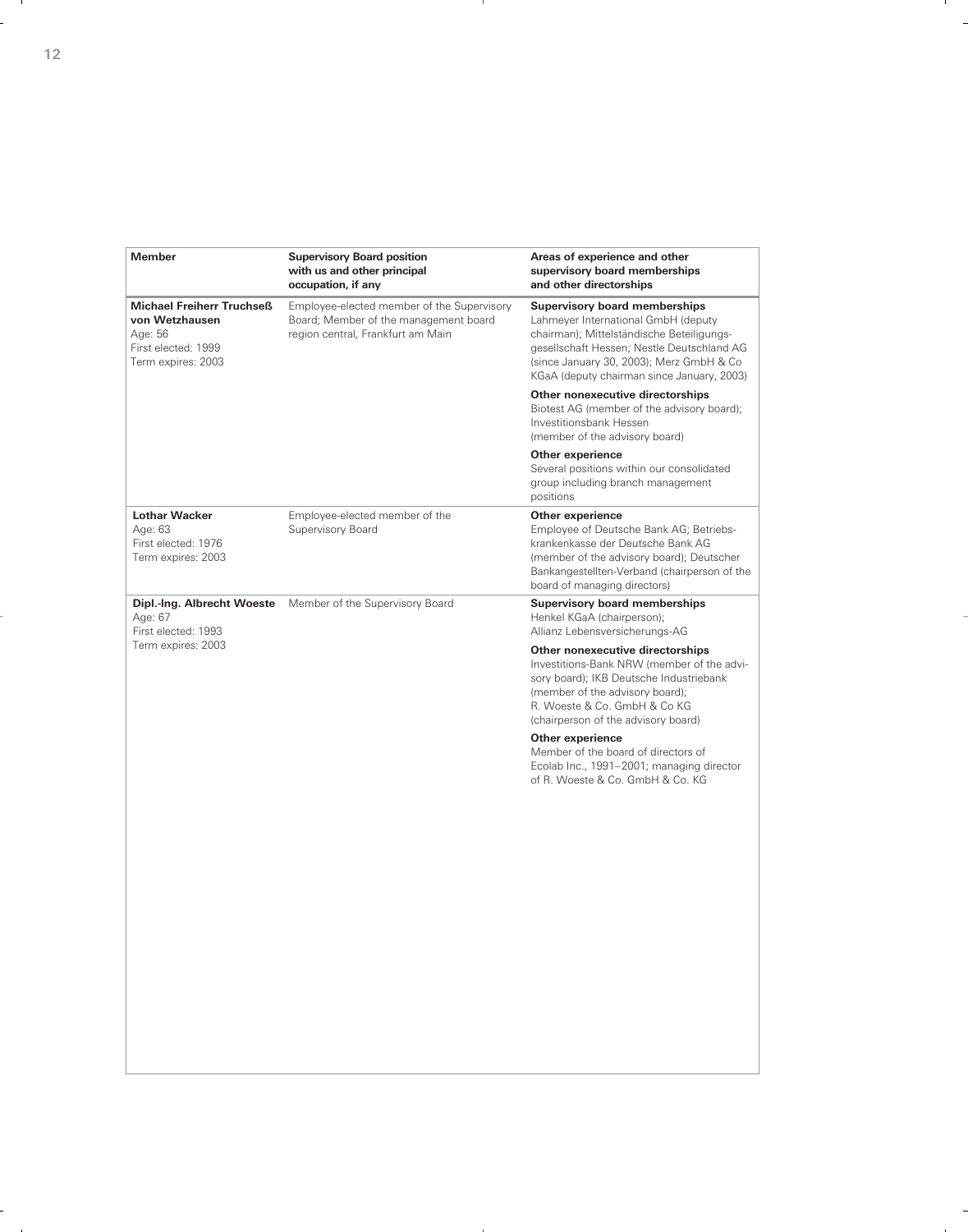### **Standing Committees**

The Supervisory Board has established the following four standing committees. The Report of the Supervisory Board provides information on the concrete work of the committees over the preceding year.

| Committee                              | <b>Meetings</b><br>in 2002 | <b>Responsibilities</b>                                                                                                                                                                                                                                                                                                                                                                                             | Members as of<br>December 31, 2002                                                                                                                                                                                                               |
|----------------------------------------|----------------------------|---------------------------------------------------------------------------------------------------------------------------------------------------------------------------------------------------------------------------------------------------------------------------------------------------------------------------------------------------------------------------------------------------------------------|--------------------------------------------------------------------------------------------------------------------------------------------------------------------------------------------------------------------------------------------------|
| Chairman's<br>Committee                | 5                          | responsible for deciding the terms of the service contracts<br>and other contractual arrangements between us and<br>members of our Board of Managing Directors; responsible<br>for the statutorily required approval of certain contracts<br>between us and members of the Supervisory Board and<br>Board of Managing Directors; preparation of Supervisory<br>Board decisions with respect to corporate governance | Dr. Rolf-F. Breuer<br>- Chairperson (since May 22, 2002)<br>Dr. Ulrich Cartellieri<br>Heidrun Förster<br>I othar Wacker                                                                                                                          |
| Mediation<br>Committee                 | $\Omega$                   | responsible for making proposals to the Supervisory<br>Board on the appointment or dismissal of members of the<br>Board of Managing Directors in those cases where the<br>Supervisory Board is unable to reach a two-thirds majority<br>decision with respect to the appointment or dismissal                                                                                                                       | Dr. Rolf-F. Breuer<br>- Chairperson (since May 22, 2002)<br>Dr. Ulrich Cartellieri<br>Heidrun Förster<br>Ulrich Kaufmann                                                                                                                         |
| Financial<br>Audit<br>Committee        | 3                          | responsible for financial reporting and auditing issues<br>including the internal monitoring systems; review of our<br>quarterly reports; mandates the independent auditors<br>that the annual shareholders' meeting elects; approval of<br>the engagement of non-audit services to our auditor                                                                                                                     | Dr. Karl-Hermann Baumann<br>- Chairperson (since May 22, 2002)<br>Dr. Rolf-F. Breuer<br>(since May 22, 2002)<br>Dr. Ulrich Cartellieri<br>Heidrun Förster<br>Sabine Horn (since January 30, 2002)<br>Michael Freiherr Truchseß<br>von Wetzhausen |
| Credit and<br>Market Risk<br>Committee | 6                          | approves our acquisition of temporary participations in<br>other companies; the Board of Managing Directors<br>provides the Credit and Market Risk Committee with<br>information on credit exposures and related circumstances<br>which are of special importance due to the risks or<br>liabilities attached to them or for any other reason                                                                       | Dr. Rolf-F. Breuer<br>- Chairperson (since May 22, 2002)<br>Dr. Karl-Hermann Baumann<br>(since January 30, 2002)<br>Dr. Ulrich Cartellieri<br>Sir Peter Job (since January 30, 2002)<br>- alternate member<br>Adolf Kracht<br>- alternate member |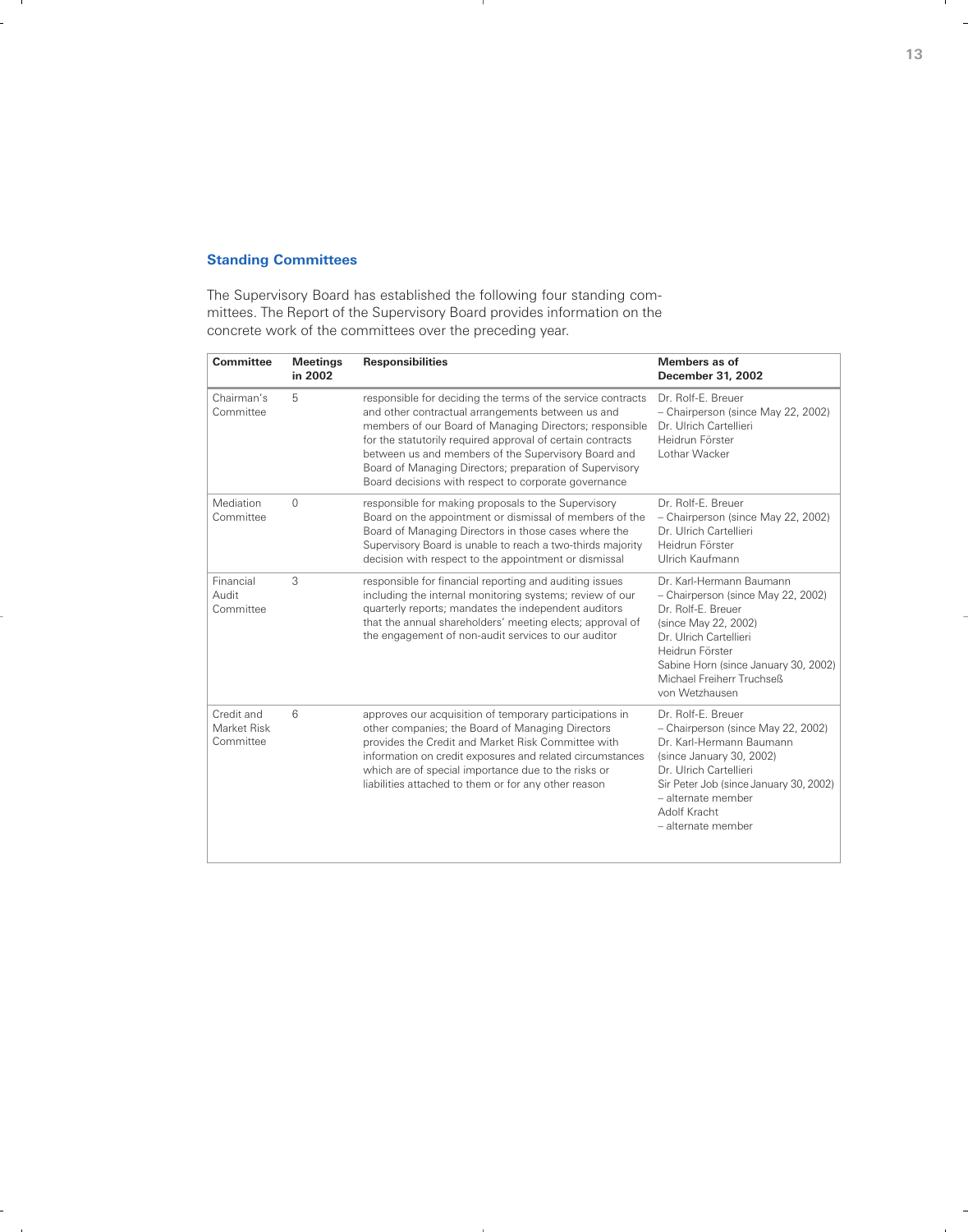## **Performance-related Compensation**

### **Board of Managing Directors**

We have entered into service agreements with members of our Board of Managing Directors. These agreements establish the following two principal elements of compensation:

Salary. We establish fixed remuneration for the members of our Board of Managing Directors based on a comparative analysis of the base salaries a selected peer group of international companies pays its Managing Directors.

Annual Bonus/Mid-term Incentive. We pay annual bonuses to members of our Board of Managing Directors based on our corporate performance, primarily in relation to profitability. The bonus is made up of an annual bonus, which is based on achievement of the return on equity (based on pre-tax profit, excluding goodwill impairment and net gains from our industrial holdings portfolio in relation to allocated book equity) planned for the year, and a mid-term-incentive payment which reflects, for a two-year period, the ratio between our total shareholder return and the corresponding average figure for the peer group.

The mid-term-incentive payment is paid not only with a cash component (1/3), but also in the form of benefits under the DB Global Partnership Plan (2/3). For further information on the terms of our DB Global Partnership Plan see Note [18] to the consolidated financial statements.

The aggregate remuneration that we paid to the members of our Board of Managing Directors (including Dr. Thomas R. Fischer, Jürgen Fitschen and Michael Philipp, each of whom left the Board of Managing Directors on January 30, 2002, and Dr. Rolf-E. Breuer, who left the board on May 22, 2002) for the year ended December 31, 2002 was  $\epsilon$  27, 205, 945. This aggregate remuneration was comprised of the following:

| in $\epsilon$                                                        | 2002       |
|----------------------------------------------------------------------|------------|
| Salaries                                                             | 4,083,334  |
| Bonus, mid-term-incentive (cash and equity based) and other payments | 22,449,960 |
| Other remuneration <sup>1</sup>                                      | 672.651    |
| <b>Total remuneration</b>                                            | 27,205,945 |
| Insurance premiums, payments in kind and taxes.                      |            |

Members of our Board of Managing Directors received as part of the midterm-incentive payment (see above) the following share-based compensation for 2002:

DB Equity Units. In respect of the 2002 performance year, we awarded an aggregate of 121,611 deferred share awards to members of our Board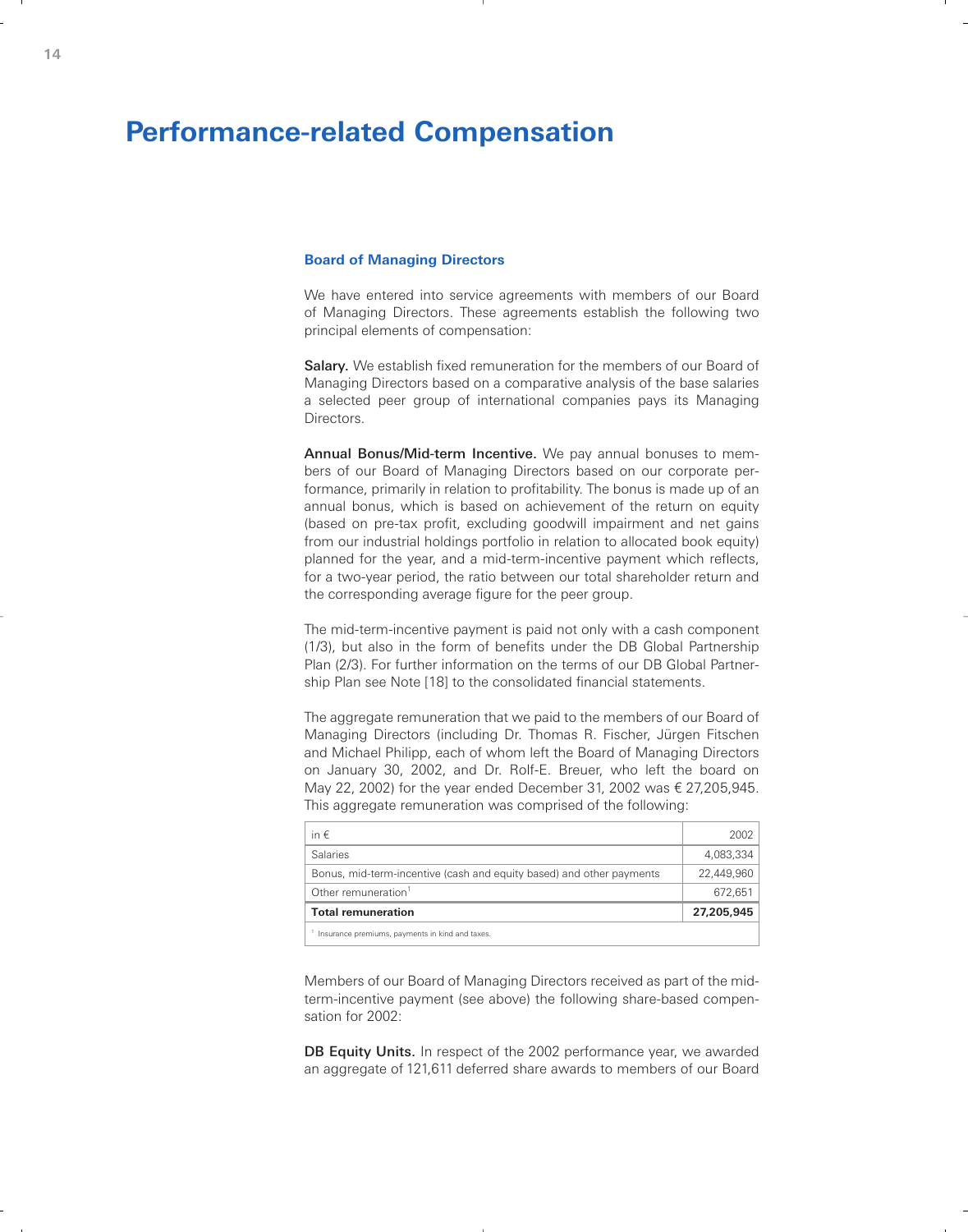of Managing Directors. These shares are scheduled to be delivered on August 1, 2006.

Performance Options and Partnership Appreciation Rights. In respect of the 2002 performance year, we awarded an aggregate number of 140,190 Performance Options and 140,190 Partnership Appreciation Rights. These awards will each be exercisable in equal proportions of 46,730 units on February 1, 2005, February 1, 2006 and February 1, 2007.

In addition to the above amounts that we paid to members of the Board of Managing Directors in 2002, we paid former members of the Board of Managing Directors or their surviving dependents an aggregate of € 31,964,054. On December 31, 2002, our provision for pension commitments to the members of the Board of Managing Directors totaled  $£13.7$ million.

Pursuant to the service contracts we have entered into with each of the members of our Board of Managing Directors, the board members are entitled to receive certain transitional payments upon termination of their board membership. If a member is terminated other than for cause, he or she is entitled to receive a severance payment generally consisting of his or her base salary for the remaining term of the service contract, as well as an amount corresponding to the member's average annual bonus paid in the three years preceding the termination.

| Annual Cash Compensation  |                     |             |                 | Equity-based Compensation |
|---------------------------|---------------------|-------------|-----------------|---------------------------|
|                           | <b>Fixed Salary</b> | Cash Bonus  | DB Equity Units | Performance Options       |
| Dr. Josef Ackermann       | € 1,004,167         | € 3,283,625 | 49.811          | 57.421                    |
| Dr. Clemens Börsig        | € 800,000           | € 1,263,500 | 23.335          | 26,900                    |
| Dr. Tessen von Heydebreck | € 800,000           | € 1,263,500 | 23,335          | 26,900                    |
| Hermann-Josef Lamberti    | € 800,000           | € 1,263,500 | 23,335          | 26,900                    |
|                           |                     |             |                 |                           |

Our existing Board Members as of December 31, 2002, received the following remuneration for the year 2002:

Stock Option Grant Table:

|                                                                                                                                                                                                                                                | Perform-<br>ance<br>Options<br>Granted | Percentage<br>of Total<br>Options<br>Granted to<br>Employees | <b>Strike</b><br>Price <sup>1</sup> | Expiration<br>Date | Grant<br>Date<br>Present<br>Value | Exer-<br>cisable                | Unexer-<br>cisable <sup>2</sup> |
|------------------------------------------------------------------------------------------------------------------------------------------------------------------------------------------------------------------------------------------------|----------------------------------------|--------------------------------------------------------------|-------------------------------------|--------------------|-----------------------------------|---------------------------------|---------------------------------|
| Dr. Josef Ackermann                                                                                                                                                                                                                            | 57.421                                 | $0.38\%$                                                     | €47.53                              | February 1, 2009   | € 11.97                           | $\hspace{0.1mm}-\hspace{0.1mm}$ | 57.421                          |
| Dr. Clemens Börsig                                                                                                                                                                                                                             | 26,900                                 | 0.18%                                                        | €47.53                              | February 1, 2009   | € 11.97                           | $\qquad \qquad -$               | 26.900                          |
| Dr. Tessen v.Heydebreck                                                                                                                                                                                                                        | 26,900                                 | 0.18%                                                        | €47.53                              | February 1, 2009   | € 11.97                           | $\qquad \qquad -$               | 26.900                          |
| Hermann-Josef Lamberti                                                                                                                                                                                                                         | 26,900                                 | 0.18%                                                        | €47.53                              | February 1, 2009   | € 11.97                           | $\hspace{0.1mm}-\hspace{0.1mm}$ | 26.900                          |
| $\pi \circ \cdot \cdot \cdot$ . The second contract of the second contract of the second contract of the second contract of the second contract of the second contract of the second contract of the second contract of the second contract of |                                        |                                                              |                                     |                    |                                   |                                 |                                 |

Effectively reduced to € 39.61 with the simultaneous payout of Partnership Appreciation Rights

2 Mandatory holding period of two years.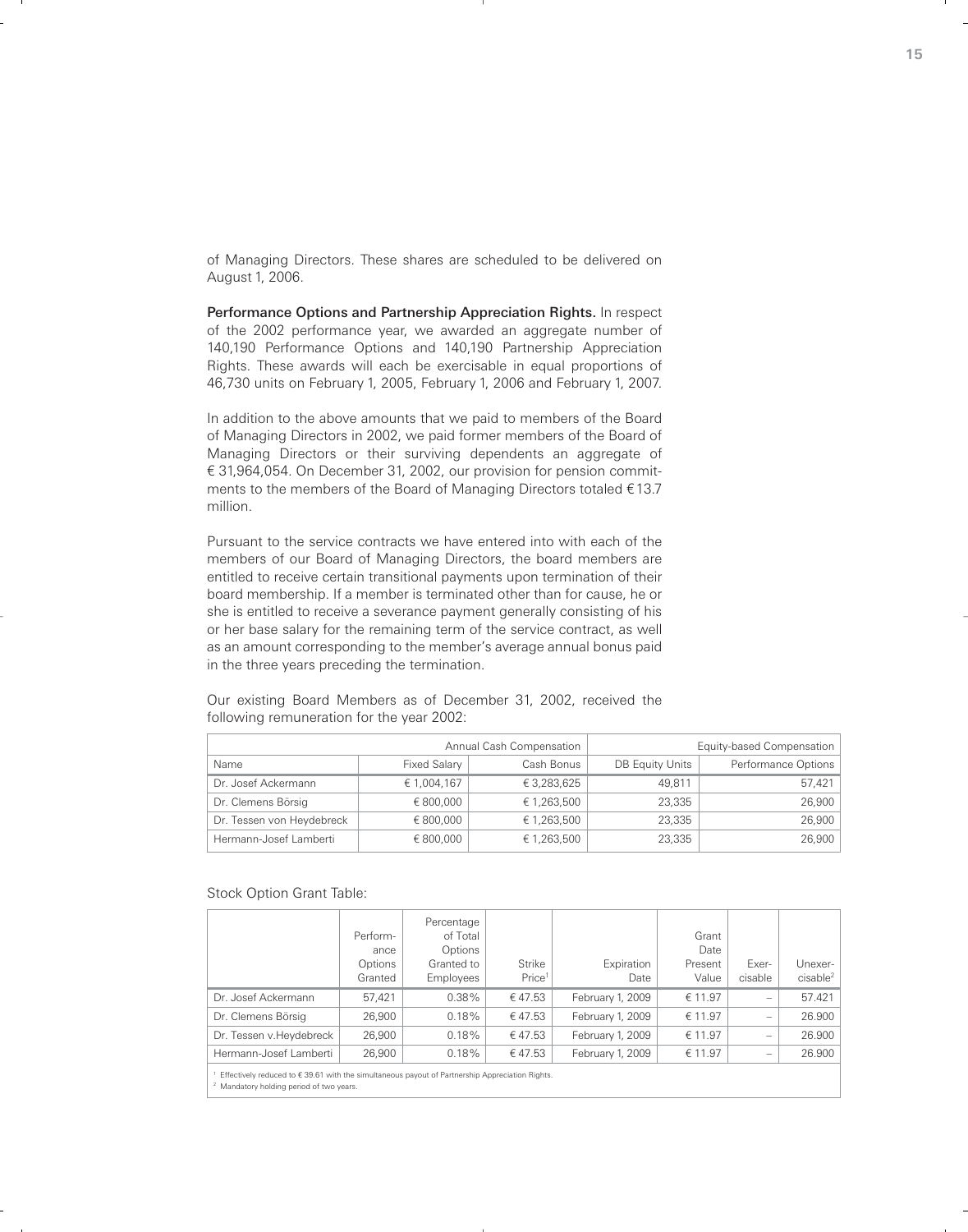### **Supervisory Board**

The compensation of Supervisory Board members is set forth in our Articles of Association, which our shareholders amend from time to time at their annual meetings. We compensate our Supervisory Board members after the end of each fiscal year. Their compensation generally consists of a fixed remuneration of  $\epsilon$  7,000 (plus value-added tax (Umsatzsteuer)) and a dividend-based bonus of  $\epsilon$  2,500 for every full or fractional  $\epsilon$  0.05 increment by which the dividend we distribute to our shareholders exceeds  $\epsilon$  0.15 per share. We also reimburse members of the Supervisory Board for all cash expenses and any value-added tax they incur in connection with their roles as members of the Supervisory Board. Employeeelected members of the Supervisory Board also continue to receive their employee benefits. We increase the dividend-based bonus of each Supervisory Board member by 25 % for each committee on which the Supervisory Board member sits. In accordance with our Articles of Association, we pay the chairperson twice the total compensation of a regular member, and we pay the deputy chairperson one and a half times the total compensation of a regular member. For Supervisory Board members who serve on the board for only part of the year, we pay a fraction of their total compensation based on the number of months they served, rounding up or down to whole months. We intend to change the Articles of Association in 2003 regarding the compensation of the Chairpersons of the Committees and to add and/or (partly) replace the dividend based compensation with a long-term component.

In January 2003, we paid each Supervisory Board member a fixed remuneration of  $\epsilon$  7,000 (plus value-added tax (Umsatzsteuer)) for their services in 2002. In addition, we will pay each of them for their services in 2002 a dividend-based bonus after the shareholders meeting in June 2003. Assuming that the shareholders' meeting in June 2003 approves the envisaged dividend of  $\epsilon$  1.30 per share, the dividend-based compensation will be at least  $\epsilon$  57,500 for each Supervisory Board member as in the previous year. Assuming a dividend of  $\epsilon$  1.30 per share the aggregate amount we will pay to the members of our Supervisory Board as a group (excluding salaries) for the fiscal year 2002 will be  $\epsilon$  1,661,000 (including Hilmar Kopper, who was its Chairman until May 22, 2002). The aggregate remuneration we and our consolidated subsidiaries paid to the members of our Supervisory Board as a group (including salaries) during the years ended December 31, 2002 and December 31, 2001 was  $\epsilon$  2,995,000 and  $\in$  2.835.000, respectively.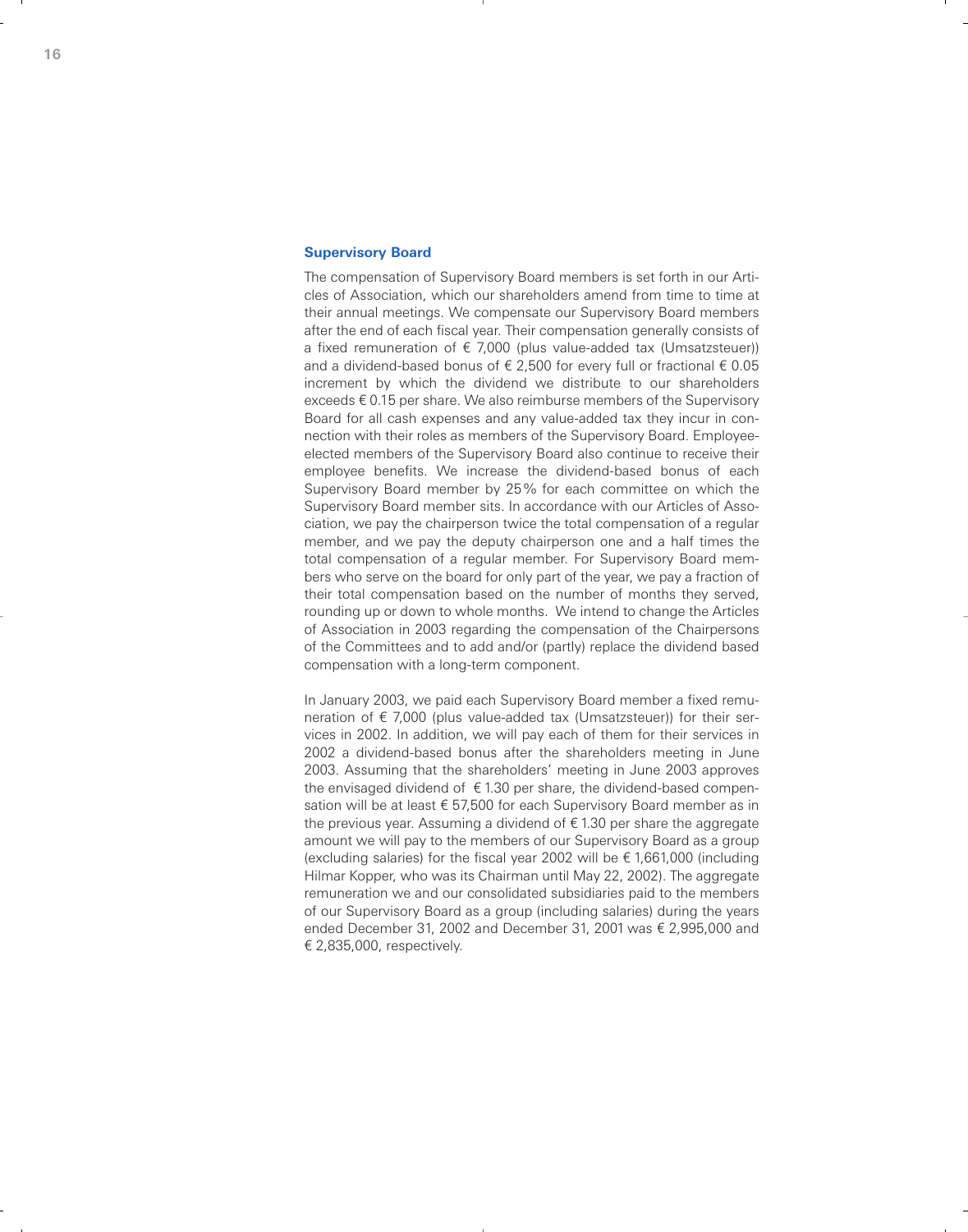## **Reporting and Transparency**

### **Share Plans**

DB Global Share Plan. The DB Global Share Plan, which we adopted following our annual shareholders' meeting in May 2001, is currently the broad-based employee stock purchase plan for most of our employees worldwide. Under this plan, in 2002, we permitted employees (excluding non-employee members of our Supervisory Board and Board of Managing Directors, as well as members of the supervisory boards and management boards of our subsidiaries (verbundene Unternehmen) with at least one year of qualifying service with us to purchase up to 20 shares (with 5 attached options provided for each share purchased). Each attached option permits the employee to purchase one additional share at a later date. We offered retirees the right to subscribe for up to 10 shares (without options) at the same price. Where possible, local tax advantaged delivery approaches were used to maximize the net value delivered to the participants.

In 2001 the delivery of this Plan offered employees up to 60 shares at a discount with 1 option attached for each share purchased. We offered retirees the right to subscribe for up to 25 shares (without options) at the same discount.

DB Global Partnership. Under the DB Global Partnership, which we also adopted following our annual shareholders' meeting in May 2001, all members of our Board of Managing Directors, the management boards of our subsidiaries, and other specially selected executives are eligible to receive annual incentive awards, consisting of performance options, Partnership Appreciation Rights and DB Equity Units.

Starting in early 2002 with the distribution of annual incentive awards for job performance in 2001, performance options constitute a significant portion of eligible executives' annual compensation. Performance options are rights to purchase shares, where the exercise price to the options will be 120% of a reference price. A reference price is set at the higher of the fair market value of our shares on the date of grant or an average of the fair market value of our shares for the ten trading days on the Frankfurt Stock Exchange up to and including the date of the grant.

Senior partners, which for these purposes include the members of our Board of Managing Directors and the next top-ranking executives, are targeted to receive, on average, 40% of their annual compensation in a combination of performance options, Partnership Appreciation Rights and DB Equity Units or Restricted Equity Units. Partnership Appreciation Rights are rights to receive an amount in cash equivalent to a portion of the appreciation in the price of our shares over a pre-determined strike price. DB Equity Units are deferred share rights, each of which entitles the holder to one of our shares four years from the date of the grant, subject to certain exceptions.

### **Employee Plans**

#### **Executive Plans**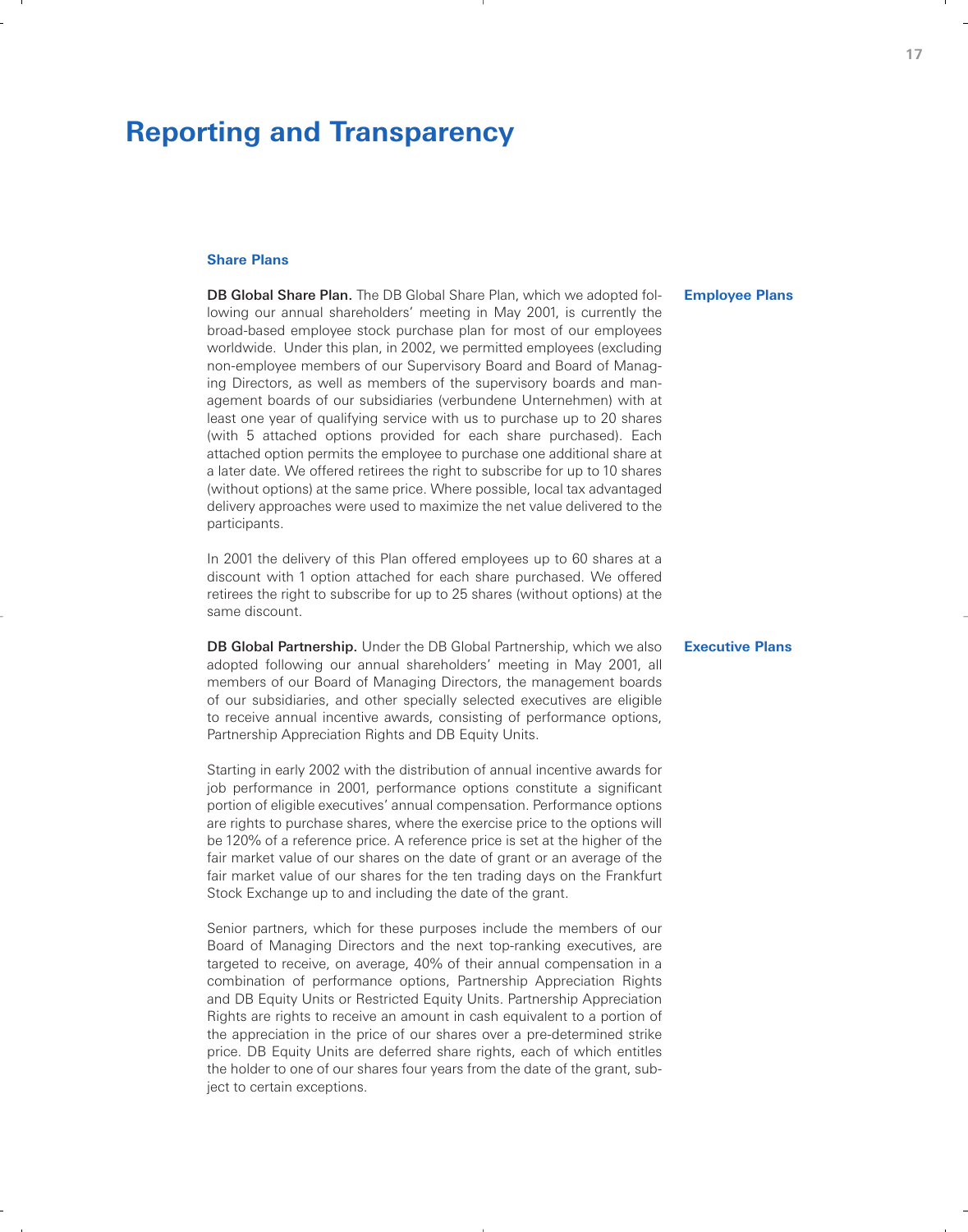By awarding Partnership Appreciation Rights and DB Equity Units, our aim is to provide our executives with incentives linked to the mid-term performance of our shares.

Global Equity Plan. During 1998, 1999, and 2000, we had a performance-based Global Equity Plan for our executives and the executives in our affiliated companies. We have replaced this plan with the DB Global Partnership described above. Under the Global Equity Plan, eligible executives included all members of our Board of Managing Directors, many of our regional managers and many of the heads of service areas in our corporate headquarters. Our Supervisory Board members were not eligible to participate in the Global Equity Plan. The Global Equity Plan permitted eligible executives to subscribe for interest-paying bonds, which they could later convert into our shares upon the payment of a conversion price and satisfaction of specified conditions.

On October 16, 2001, our Board of Managing Directors gave approval for us to buy out the remaining participants in the Global Equity Plan at a fixed discount per underlying share. On October 31, 2001, the Chairman's Committee of the Supervisory Board gave its approval for the members of the Board of Managing Directors to participate in this buy-out. For purposes of the buy-out, we set the reference price at  $\epsilon$  73.72 which was the average Frankfurt Stock Exchange (XETRA) price from November 19, 2001 to November 30, 2001, inclusive of those dates. Employees could accept the offer in an acceptance period that lasted from November 19, 2001, through December 7, 2001.

As of December 31, 2001, 2,775 participants holding DM 55,429,000  $(E 28,340,398)$  bonds convertible into 11,085,800 shares accepted the offer and received cash payments totaling  $\epsilon$  490,347,106. Participants holding DM 3,034,000 ( $\epsilon$  1,551,260) bonds convertible into 606,800 shares remained in the Global Equity Plan.

As of December 31, 2002, 121 participants held DM 1,358,000 ( $\epsilon$  694,334) bonds convertible into 271,600 shares after the annual general shareholders' meeting in June 2003 if specific performance conditions are met. Bonds not converted will be redeemed at maturity at their nominal value.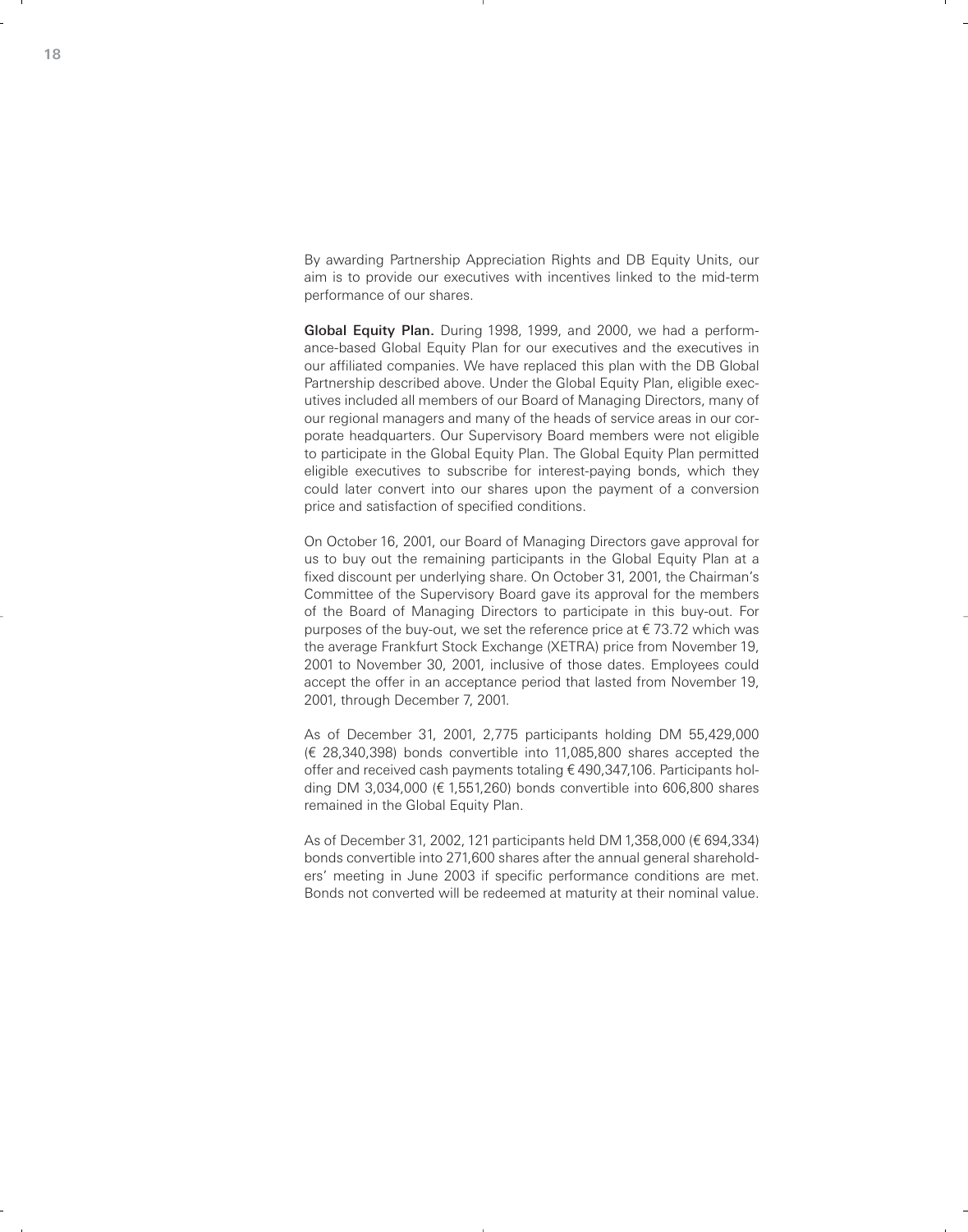### **Other Plans**

DB Share Scheme. Under the DB Share Scheme, we may grant various employees deferred share awards which provide the right to receive common shares of the Group at a specified future date. The expense related to a portion of the shares awarded under the plan is recognized in the performance year if it relates to annual bonuses earned as part of compensation, while the remainder of the shares awarded are expensed over the vesting period, which is generally three years.

SAR Plan. In December 1999, we established a stock appreciation rights plan, which we refer to as the SAR Plan. Pursuant to the SAR Plan, we provide eligible employees with the right to receive cash in an amount equal to the appreciation of our shares subsequent to the date of issuance. Our stock appreciation awards generally vest within three years after the grant date and expire after another three years.

Restricted Equity Units. We grant various employees restricted equity units which provide the right to receive common shares of the Group at a specified future date. The expense related to restricted equity units awarded are expensed over the vesting period which is generally four to five years.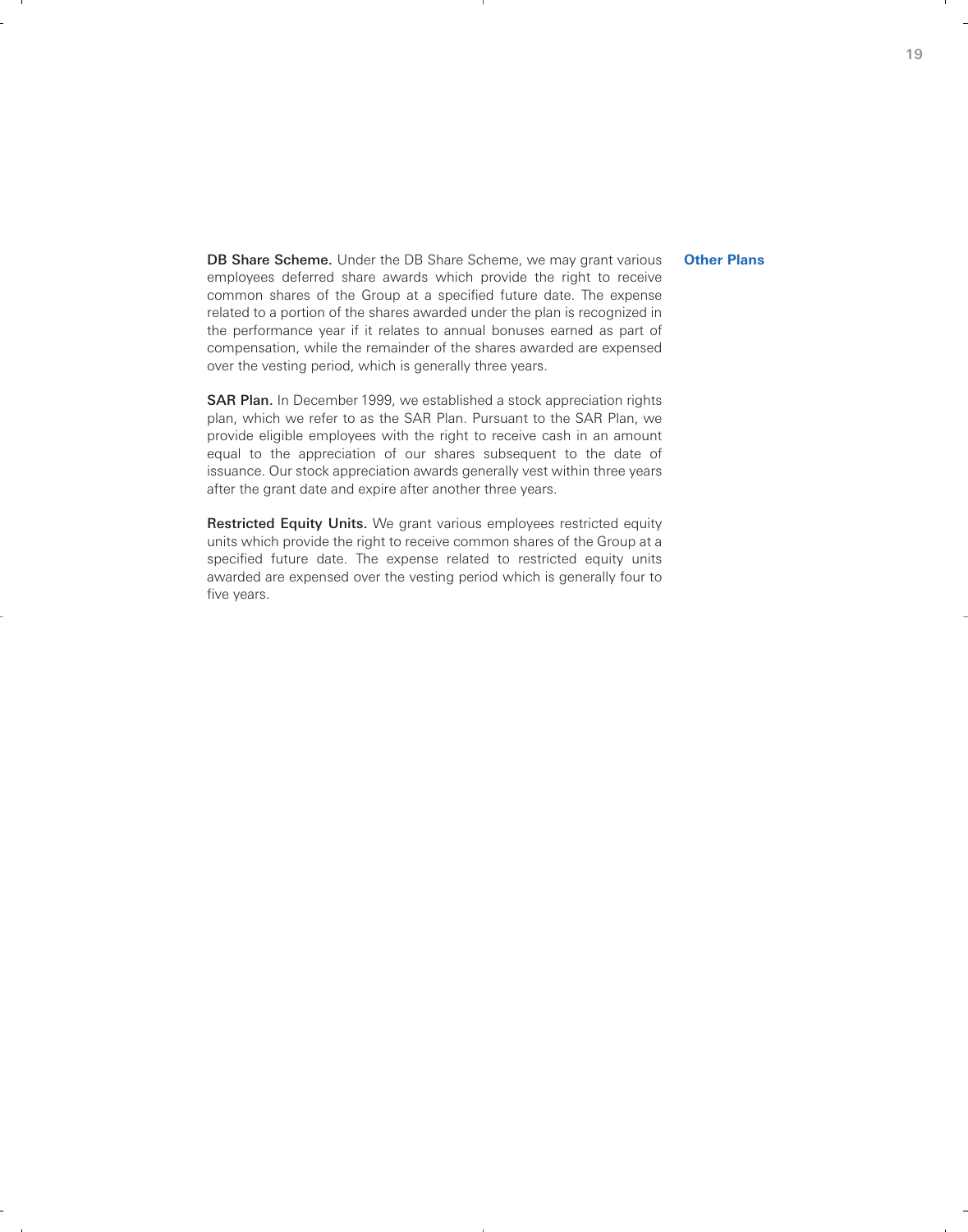### **Share Ownership and Directors' Dealings**

### **Board of Managing Directors**

As of February 28, 2003, the individual share ownership (including options to purchase our shares) of each member of the Supervisory Board, was as follows:

| Members of the Board of<br><b>Managing Directors</b> | Number<br>of Shares | Number<br>of Performance<br>Options | Number<br>of Partnership<br><b>Appreciation Rights</b> | Number of<br>DB Equity Units |
|------------------------------------------------------|---------------------|-------------------------------------|--------------------------------------------------------|------------------------------|
| Dr. Josef Ackermann                                  | 57,000              | 108.802                             | 108.802                                                | 75,823                       |
| Dr. Clemens Börsig                                   | 250                 | 41.721                              | 41.721                                                 | 38,342                       |
| Dr. Tessen von Heydebreck                            | 10.000              | 42.957                              | 42.957                                                 | 39,592                       |
| Hermann-Josef Lamberti                               | 21.558              | 42.957                              | 42.957                                                 | 39,592                       |

The current members of our Board of Managing Directors held 88,808 of our shares on February 28, 2003, amounting to 0.014 % of our share capital on that date. No member of the Board of Managing Directors beneficially owns 1 % or more of our outstanding shares.

The current members of our Board of Managing Directors also held 193,350 of DB Equity Units, 236,436 of Partnership Appreciation Rights and 236,436 of Performance Options. 58,828 of the DB Equity Units will vest on February 1, 2004 and will be delivered on August 1, 2005, and 14,707 of the DB Equity Units will vest and be delivered on August 1, 2005. 95,853 of the DB Equity Units will vest on February 1, 2005 and will be delivered on August 1, 2006, and 23,963 of the DB Equity Units will vest and be delivered on August 1, 2006.

The table below shows information regarding the 236,436 Performance Options held by our current members of our Board of Managing Directors as of February 28, 2003.

| Number of<br>Performance<br>Options | <b>Strike Price</b> | Vesting Date     | <b>Expiration Date</b> |
|-------------------------------------|---------------------|------------------|------------------------|
| 32.772                              | 89.96€              | February 1, 2004 | February 1, 2008       |
| 32.772                              | 89.96€              | February 1, 2005 | February 1, 2008       |
| 32.772                              | 89.96€              | February 1, 2006 | February 1, 2008       |
| 46,040                              | 47.53 €             | February 1, 2005 | February 1, 2009       |
| 46,040                              | 47.53 €             | February 1, 2006 | February 1, 2009       |
| 46.040                              | 47.53 €             | February 1, 2007 | February 1, 2009       |

The vesting of the Partnership Appreciation Rights will occur at the same time and to the same extent as the vesting of Performance Options.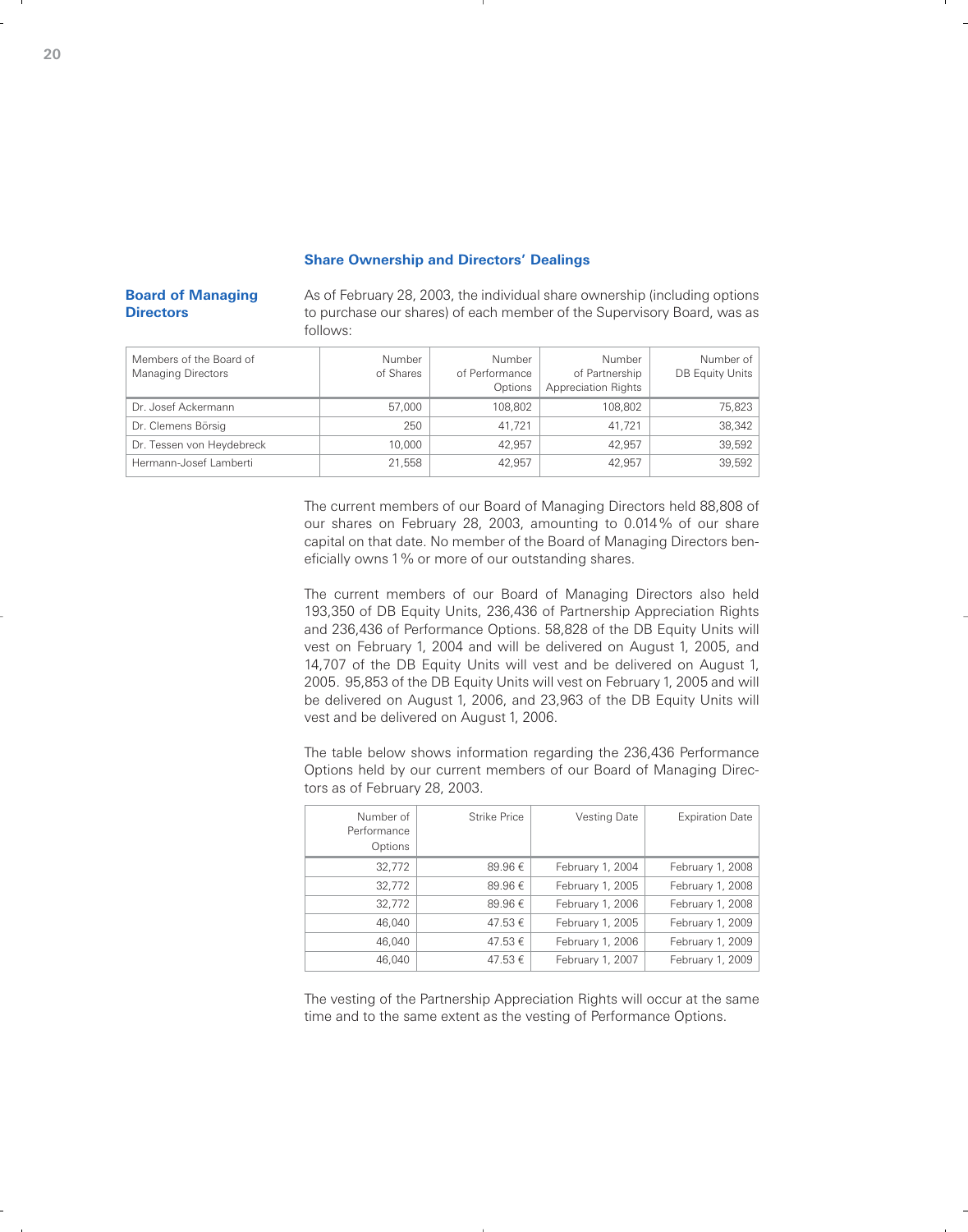Each transaction by a member of the Board of Managing Directors in Deutsche Bank shares or derivatives is announced without delay on the Deutsche Bank's homepage (www.deutsche-bank.com/ir). The transactions since January 1, 2002 were as follows:

| Date of<br>Transaction | Name of Member of the<br>Board of Managing Directors | Security Involved                | Quantity | Transaction |
|------------------------|------------------------------------------------------|----------------------------------|----------|-------------|
| May 6, 2002            | Dr. Josef Ackermann                                  | Deutsche Bank AG ordinary shares | 20,000   | Purchase    |
| February 17, 2003      | Dr. Tessen von Heydebreck                            | Deutsche Bank AG ordinary shares | 10,000   | Purchase    |

As of February 28, 2003, the individual share ownership (including options to purchase our shares) of each member of the Supervisory Board, was as follows:

| Members of the Supervisory Board           | Number of Shares | Options |
|--------------------------------------------|------------------|---------|
| Dr. Rolf-E. Breuer                         | 20,107           | 57,310  |
| Dr. Karl-Hermann Baumann                   |                  |         |
| Dr. Ulrich Cartellieri                     | 675              |         |
| Heidrun Förster                            | 480              | 160     |
| Klaus Funk                                 | 280              | 160     |
| Gerald Herrmann                            | 60               |         |
| Sabine Horn                                | 293              | 160     |
| Sir Peter Job                              |                  |         |
| Prof. Dr. Henning Kagermann                |                  |         |
| Ulrich Kaufmann                            | 353              | 160     |
| Peter Kazmierczak                          | 126              | 6       |
| Adolf Kracht                               | 5,398            |         |
| Professor Dr.-Ing. E.h. Berthold Leibinger | 4,560            |         |
| Margret Mönig-Raane                        |                  |         |
| Dr. Michael Otto                           |                  |         |
| Klaus Schwedler                            | 264              | 60      |
| Tilman Todenhöfer                          | 250              |         |
| Michael Freiherr Truchseß von Wetzhausen   | 727              | 1,083   |
| Lothar Wacker                              | 1,880            | 160     |
| Dipl.-Ing. Albrecht Woeste                 |                  |         |
| <b>Total</b>                               | 35,453           | 59,259  |

**Supervisory Board**

As of December 31, 2002, the members of the Supervisory Board held 35,453 shares (December 31, 2001: 14,764) and 58,396 options to purchase shares (December 31, 2001: 1,005).

No member of the Supervisory Board beneficially owns 1% or more of our outstanding shares.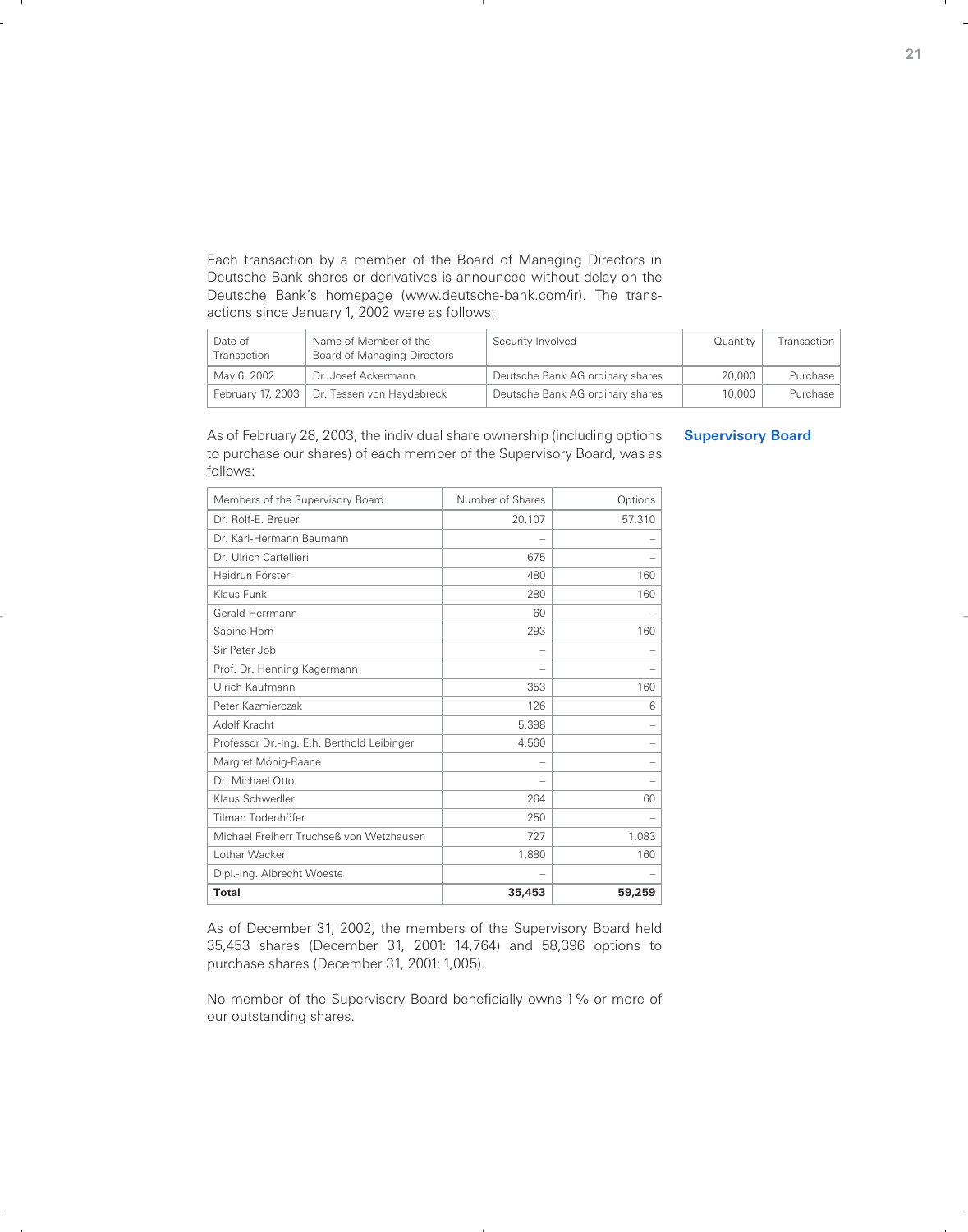## **Deutsche Bank Corporate Governance Principles**

| Corporate Governance -<br>a part of our identity            | 23                                                                         | Introduction                                                                                                                                                                                                                                                                                                                                                                                                                                                                                                                                                                                                                 |
|-------------------------------------------------------------|----------------------------------------------------------------------------|------------------------------------------------------------------------------------------------------------------------------------------------------------------------------------------------------------------------------------------------------------------------------------------------------------------------------------------------------------------------------------------------------------------------------------------------------------------------------------------------------------------------------------------------------------------------------------------------------------------------------|
| <b>Relations with</b><br>shareholders                       | 24<br>25<br>25                                                             | Shareholders' fundamental rights<br><b>Information</b><br>Conduct in the event of takeover offers                                                                                                                                                                                                                                                                                                                                                                                                                                                                                                                            |
| <b>Board of Managing Directors</b><br>and Supervisory Board | 26<br>26<br>27<br>28<br>29<br>29<br>30<br>31<br>32<br>32<br>32<br>32<br>32 | Tasks and duties of members of the Board of<br><b>Managing Directors and Supervisory Board</b><br>Tasks and duties of the Board of Managing Directors<br>Tasks and duties of the Supervisory Board<br><b>Composition of the Supervisory Board</b><br><b>Rules to avoid conflicts of interest</b><br><b>Board of Managing Directors</b><br>Mandates of members of the Board of Managing<br>Directors on supervisory boards and similar bodies<br>Supervisory Board<br><b>Committees of the Supervisory Board</b><br>Chairman's Committee<br>Audit Committee<br>Credit and Market Risk Committee<br><b>Mediation Committee</b> |
| Performance-related<br>compensation                         | 33<br>34                                                                   | <b>Structure</b><br><b>Disclosure</b>                                                                                                                                                                                                                                                                                                                                                                                                                                                                                                                                                                                        |
| <b>Reporting and transparency</b>                           | 35<br>36                                                                   | Content and dissemination of information<br><b>Auditing and controlling</b>                                                                                                                                                                                                                                                                                                                                                                                                                                                                                                                                                  |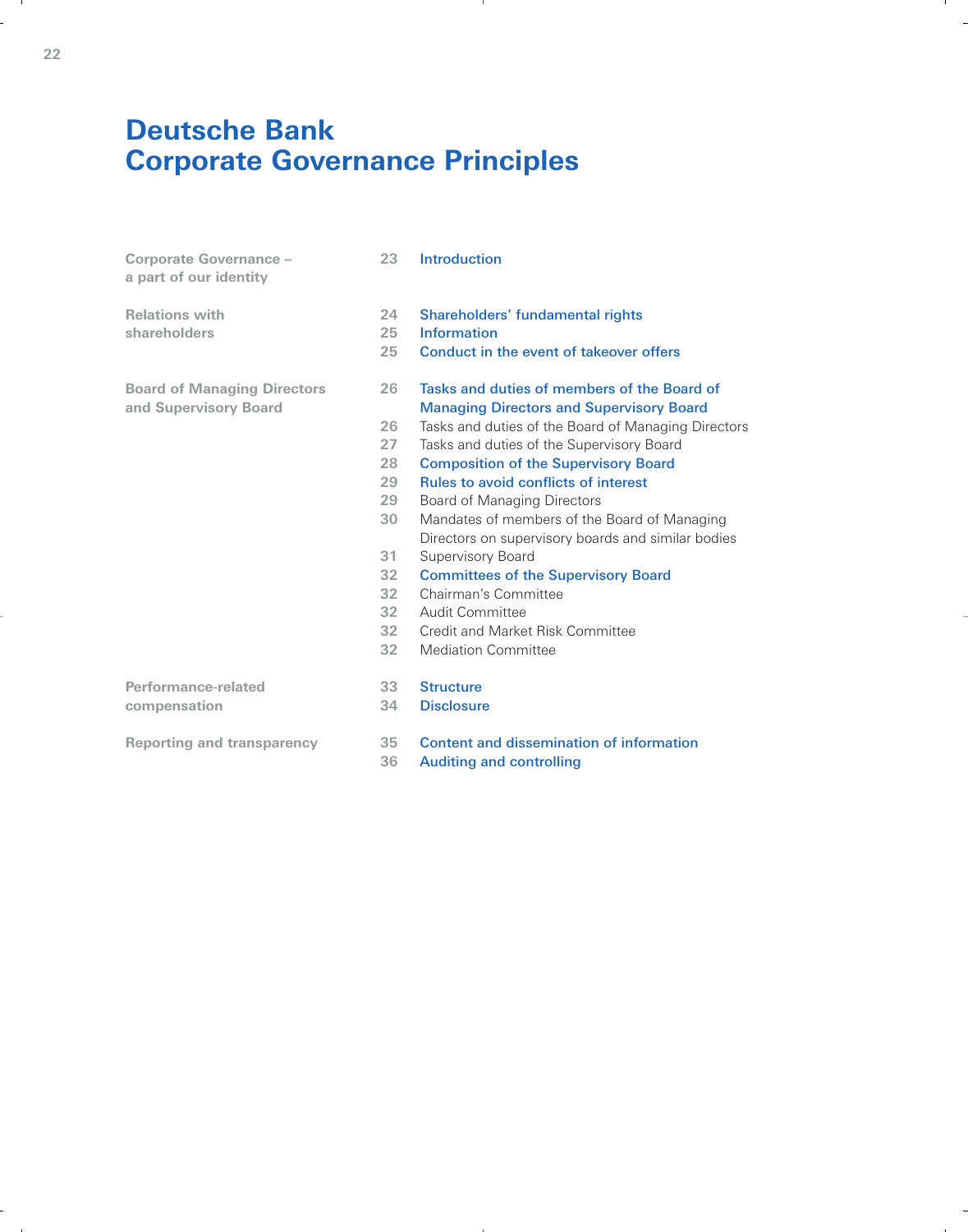## **Corporate Governance – a part of our identity**

The intention of the following Corporate Governance Principles is to help achieve responsible, value-driven management and control of Deutsche Bank Group. Their aim is to promote and strengthen the confidence of present and future shareholders, customers, employees and the general public on national and international markets<sup>1</sup>.

The Supervisory Board, Board of Managing Directors and staff are committed to achieving the goal of a sustained increase in the market value of Deutsche Bank. To conduct its business and grow profitably, Deutsche Bank needs capital from its shareholders. A high return on capital can only be achieved in the long-term if customers are satisfied with the bank's performance. To accomplish this, however, excellent services must be provided to clients which, in turn, cannot be done without motivated staff. Sustained business success makes jobs more competitive and thus safer. Finally, the bank's social commitment, expressed in corporate citizenship, creates the necessary basis for being respected as a responsible member of the community. Only when all of these requirements are fulfilled can the sustained increase expected by shareholders in the bank's market value also be achieved.

Corporate Governance covers the entire system of internal and external control and supervision mechanisms. As a voluntary commitment, Deutsche Bank's Corporate Governance Principles go beyond statutory requirements using a two-tier system of corporate management and control.

Compliance with the Principles is monitored by a Corporate Governance Officer appointed by the Board of Managing Directors in agreement with the Chairman of the Supervisory Board. A report on compliance with the Principles is made to the Supervisory Board at least once a year. Moreover, the Annual Report includes a report on Corporate Governance.

Corporate Governance must be understood as a continuous process covering all persons involved with the company. Deutsche Bank's Corporate Governance Principles are reviewed regularly in light of new developments, the provisions of law and changes to national and international standards, in particular including the German Corporate Governance Code, and are adjusted accordingly.

<sup>1</sup> Considering the global networking of economic and social life, Deutsche Bank respects the high degree of responsibility placed on globally-active companies. The observance of criteria in the sense presented by a Global Governance approach, such as that of the UN's Global Compact or that of the sustainability model, will become increasingly important in the opinion and evaluation of Deutsche Bank.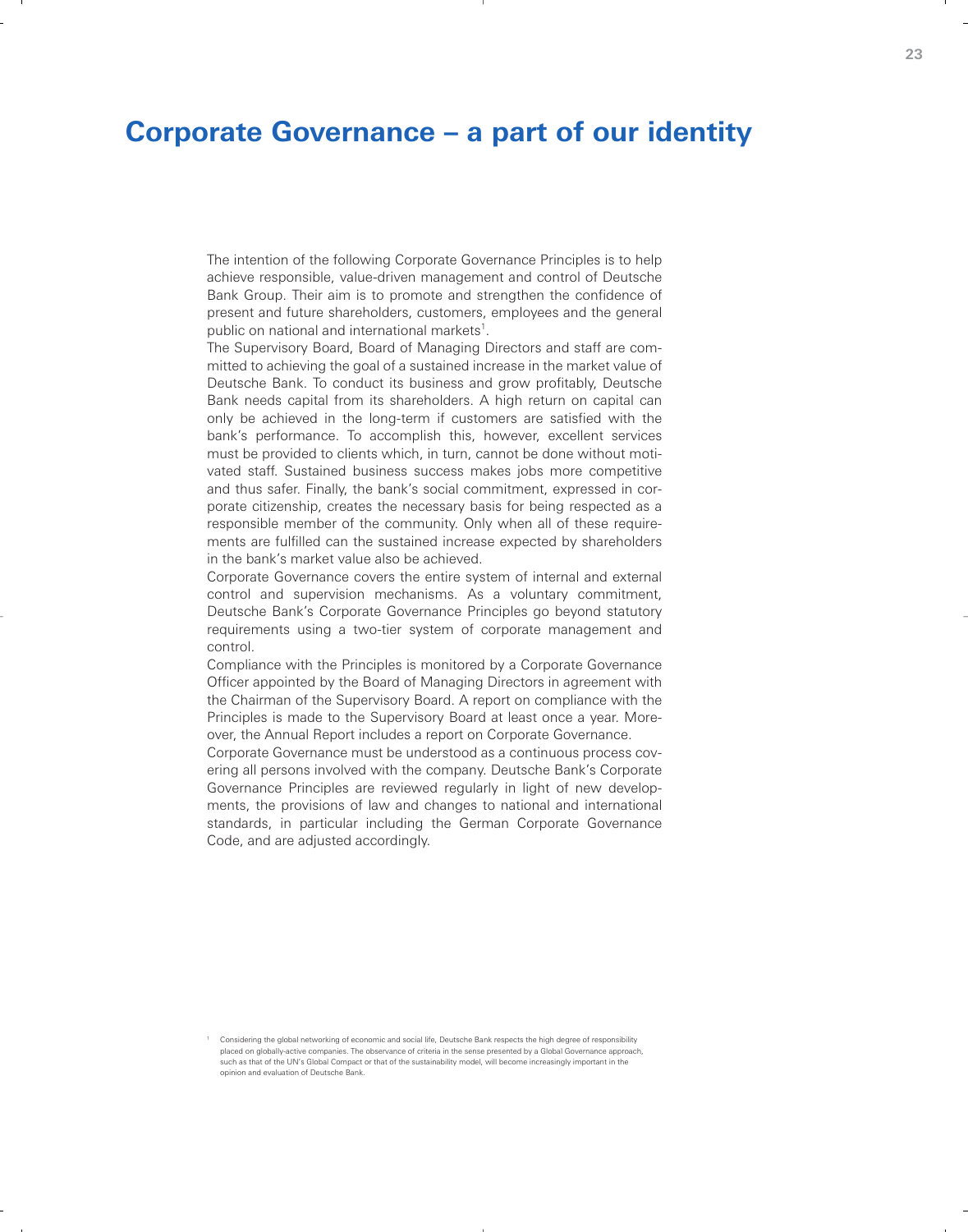## **Relations with shareholders**

### **Shareholder's fundamental rights**

The legal provisions in Germany guarantee the observance of fundamental shareholder rights. They include in particular:

- unrestricted purchase and sale of shares,
- full voting right for each ordinary share ("one share one vote"),
- participation in general meetings, including the exercise of voting rights,
- election of shareholder representatives on the Supervisory Board, and
- participation in company profits.

It is also ensured that shareholders participate in the basic decisions relevant to Deutsche Bank. This relates above all to amendments to the Articles of Association, the issue of new shares and/or convertible bonds and bonds with warrants as well as important structural changes.

Shareholders, shareholders' associations and all of the domestic and international financial service providers that have submitted a request within the preceding 12 months are informed in good time about the date and venue of the General Meeting, the agenda and the proposed resolutions, upon request also using electronic means. At the General Meeting, shareholders can ask for information from the Board of Managing Directors on matters relating to the bank. They can exercise their voting rights personally or have them exercised by a proxy of their choice. Instructions on how to exercise voting rights can also be given via electronic media. Deutsche Bank favors increased use of electronic media for the General Meeting. The Board of Managing Directors arranges the appointment of a representative to exercise shareholders' voting rights in accordance with instructions. This development was facilitated by the conversion from bearer to registered shares.

The equal treatment of shareholders is mandatory under German law. The Board of Managing Directors and Supervisory Board are committed to observing this principle in the exercise of their duties. They will also observe the principle of equal treatment of shareholders in the acquisition of own shares pursuant to § 71 (1) No. 8 Joint Stock Corporation Act.

In the event of a capital increase, shareholders generally have a pre-emption right proportionate to their share of ordinary capital. This pre-emption right may be excluded if and insofar as this is required in the interests of Deutsche Bank. The Board of Managing Directors and Supervisory Board will check carefully in each case whether this precondition is fulfilled.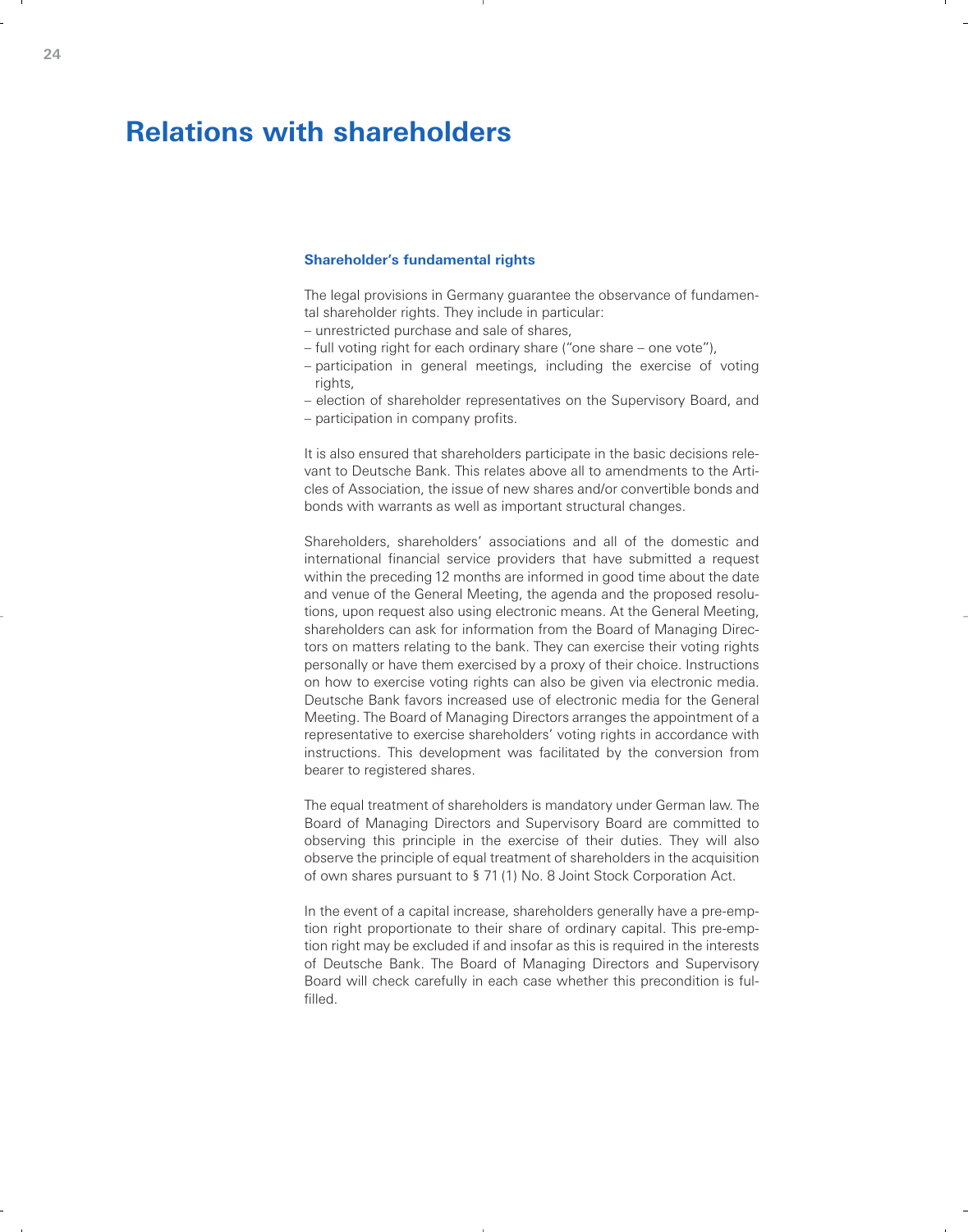### **Information**

- 1. Within the scope of ongoing investor relations activities, the dates of the principal recurrent publications/events (including annual reports, quarterly reports, dates of General Meetings) are published in a financial calendar, also printed in the Annual Report, with adequate lead time (one year). The information published by Deutsche Bank is also available simultaneously in the Internet. This additionally comprises the invitation to the General Meeting, the agenda as well as any proposals, including election proposals from shareholders and any replies given by management. Over and above that, the results of voting are published after the General Meeting. All relevant publications are also simultaneously available in English.
- 2. The provisions of law are observed in the dissemination of information. The principle of the fair and equal treatment of all investors and financial analysts is also complied with ("fair disclosure"). Information that Deutsche Bank AG announces in compliance with foreign capital markets regulations is also published in Germany without delay.
- 3. Statements on the anticipated future development of business are included in the Annual Report. Material deviations from previously published financial and strategic targets are explained.

### **Conduct in the event of takeover offers**

In the event of a takeover offer for shares of Deutsche Bank AG, the Board of Managing Directors and the Supervisory Board shall submit a statement of their reasoned position. After the announcement of the decision of a third party to submit a takeover offer until the publication of the outcome, the Board of Managing Directors may take actions that could prevent the success of the offer only with the authorization of the General Meeting or the approval of the Supervisory Board. This does not apply to actions that a prudent and conscientious Board of Managing Directors not affected by a takeover offer would have taken and to the search for a competing offer. In appropriate cases, the Board of Managing Directors shall convene an extraordinary general meeting at which shareholders discuss the takeover offer and may decide on corporate actions.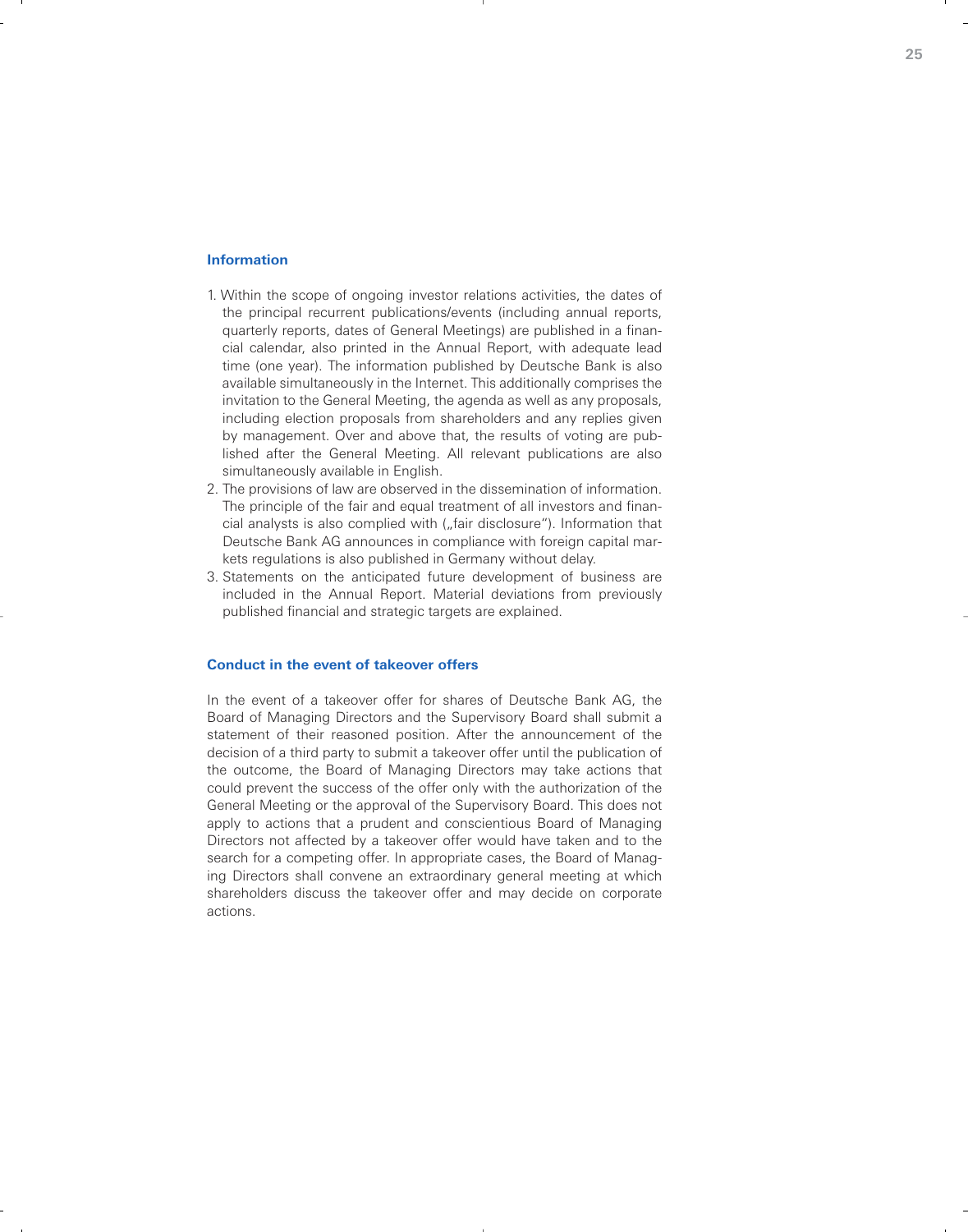## **Board of Managing Directors and Supervisory Board**

### **Tasks and duties of the Board of Managing Directors and Supervisory Board**

**Tasks and duties of the Board of Managing Directors**

- 1. According to German stock corporation law, the Board of Managing Directors is bound by corporate interest and policy as well as the Group's guidelines. The Board of Managing Directors drafts its own Terms of Reference and determines the allocation of business responsibilities as well as the cooperation among its members.
- 2. The Board of Managing Directors
	- will publish without delay new facts which have arisen in Deutsche Bank's activities and are not publicly known if, owing to their effects on the asset, liability and financial situation or on the general course of business, they could have a material influence on the price of Deutsche Bank's listed securities. Important, legally required announcements of the Deutsche Bank Group, whether from an important business unit or a subsidiary on its results, targets, expectations, outlook, etc., are submitted beforehand to the "One Voice Committee";
	- informs the Supervisory Board regularly, in good time, comprehensively and, as a rule, in writing on all important questions relating to the course of business, strategy and corporate planning, revenues and profitability, the risk situation, risk management and risk controlling at Deutsche Bank AG and at the principal Group companies as well as on the principles of personnel policy;
	- points out to the Supervisory Board deviations of the actual business development from previously formulated plans and target, indicating the reasons therefor;
	- sends documents required for decisions, in particular, the Annual Financial Statements, the Consolidated Financial Statements and the Auditor's Report to the Supervisory Board, to the extent possible, in due time before the respective Supervisory Board meeting; and
	- informs the Chairman of the Supervisory Board without delay if the business or risk situation at Deutsche Bank changes substantially compared with submitted planning. The Chairman of the Supervisory Board will then inform the Supervisory Board, and if appropriate, convene an extraordinary meeting of the Supervisory Board.
- 3. The Board of Managing Directors develops the Group's strategy, reviews it with the Supervisory Board and ensures its implementation. In order to dedicate itself intensively to strategic management, resource allocation, control of the company and risk management, the Board of Managing Directors set up the Group Executive Committee, which keeps the Board of Managing Directors informed on the general development of business and extraordinary events, conducts systematic, regular reviews of the individual business units and prepares corresponding decisions to be taken by the Board of Managing Directors.
- 4. The Board of Managing Directors ensures that all provisions of law are observed in the Group. The same applies to these Corporate Governance Principles.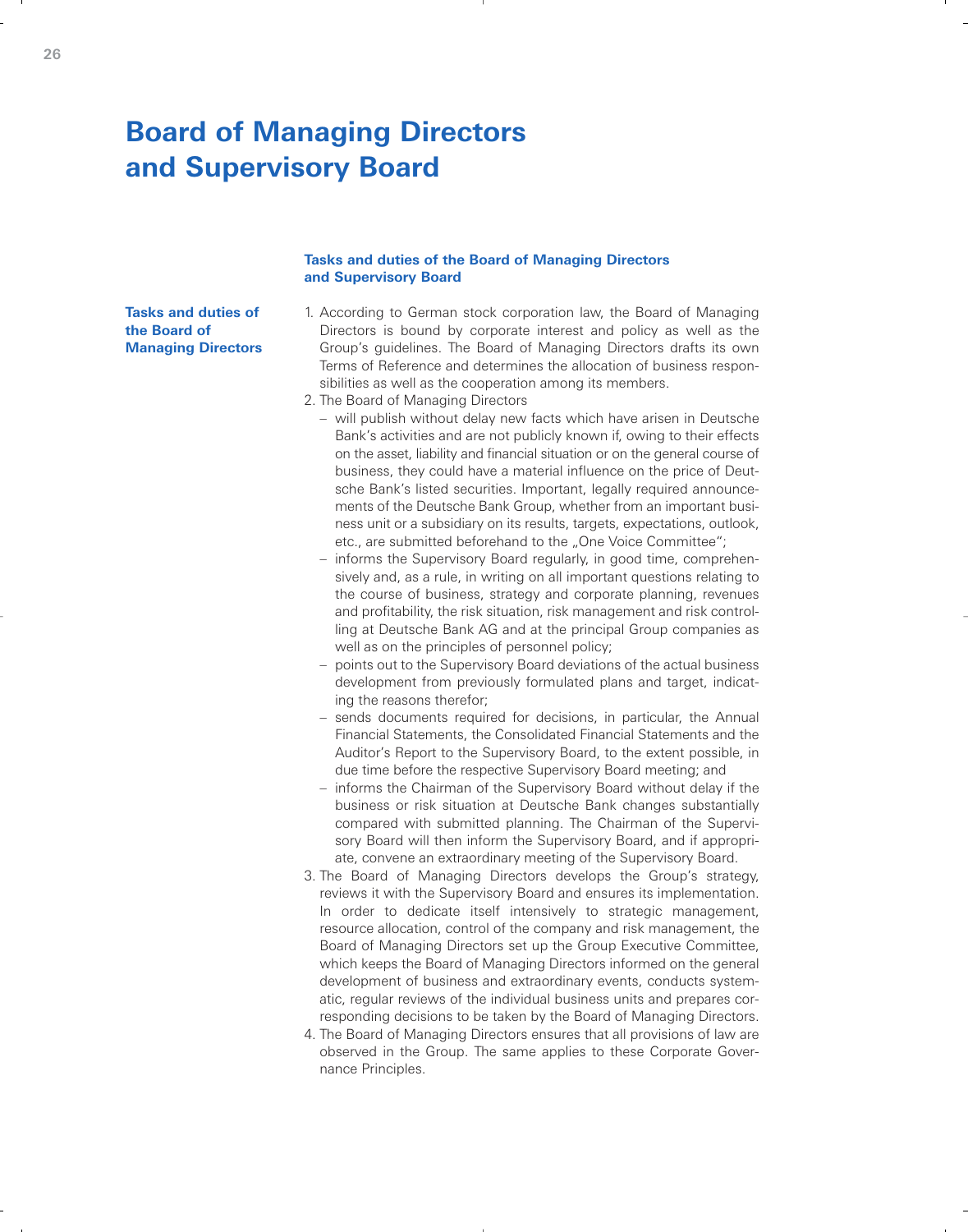- 5. The Board of Managing Directors is aware of the extreme importance of detecting at an early stage developments that could threaten Deutsche Bank and of acting accordingly. It therefore imposes high demands on Group-internal risk management and risk controlling.
- 1. The task of the Supervisory Board is to advise the Board of Managing Directors regularly on the management of business and to supervise it (including the achievement of long-term goals). The Supervisory Board appoints and recalls the members of the Board of Managing Directors and, in cooperation with the Board of Managing Directors, arranges for long-term successor planning. A re-appointment of a member of the Board of Managing Directors prior to one year before the end of the appointment period only takes place under special circumstances. The age limit for members of the Board of Managing Directors is 65.
- 2. The Supervisory Board may, over and above the regulations of the Articles of Association, make certain types of business dependent on its approval. It determines the information and reporting duties of the Board of Managing Directors.
- 3. The members of the Supervisory Board maintain silence on the contents of their meetings and on confidential information and secrets of Deutsche Bank. In particular, they are obliged to maintain silent on confidential reports they receive and confidential discussions. The members of the Supervisory Board ensure that the staff members entrusted with handling the mandate-related work maintain silence accordingly.
- 4. The Supervisory Board has Terms of Reference.
- 5. The representatives of the shareholders and of the employees prepare the Supervisory Board meetings separately with members of the Board of Managing Directors. If necessary, the Supervisory Board meets without the Board of Managing Directors.
- 6. The Supervisory Board regularly examines the efficiency of its activities.
- 7. The Supervisory Board issues the audit mandate for Deutsche Bank's Annual Financial Statements and Consolidated Financial Statements to the Auditor of the Annual Financial Statements. Here, the Supervisory Board may determine specific points of emphasis for the audit and/or extend the statutory object and scope of the audit of the Annual Financial Statements. The issuance of the mandate also includes the agreement on the audit fee. To ensure the independence of the Auditor, the Supervisory Board observes the provisions of national and international law and also takes care that
	- any consultancy fees of the appointed Auditor's corporate group charged to Deutsche Bank Group are not inappropriately higher than the fees attributable to the audit of the Annual Financial Statements. Moreover, the Supervisory Board takes care that the auditing fees are comparable to those charged by a third-party company without additional consulting services;

**Tasks and duties of the Supervisory Board**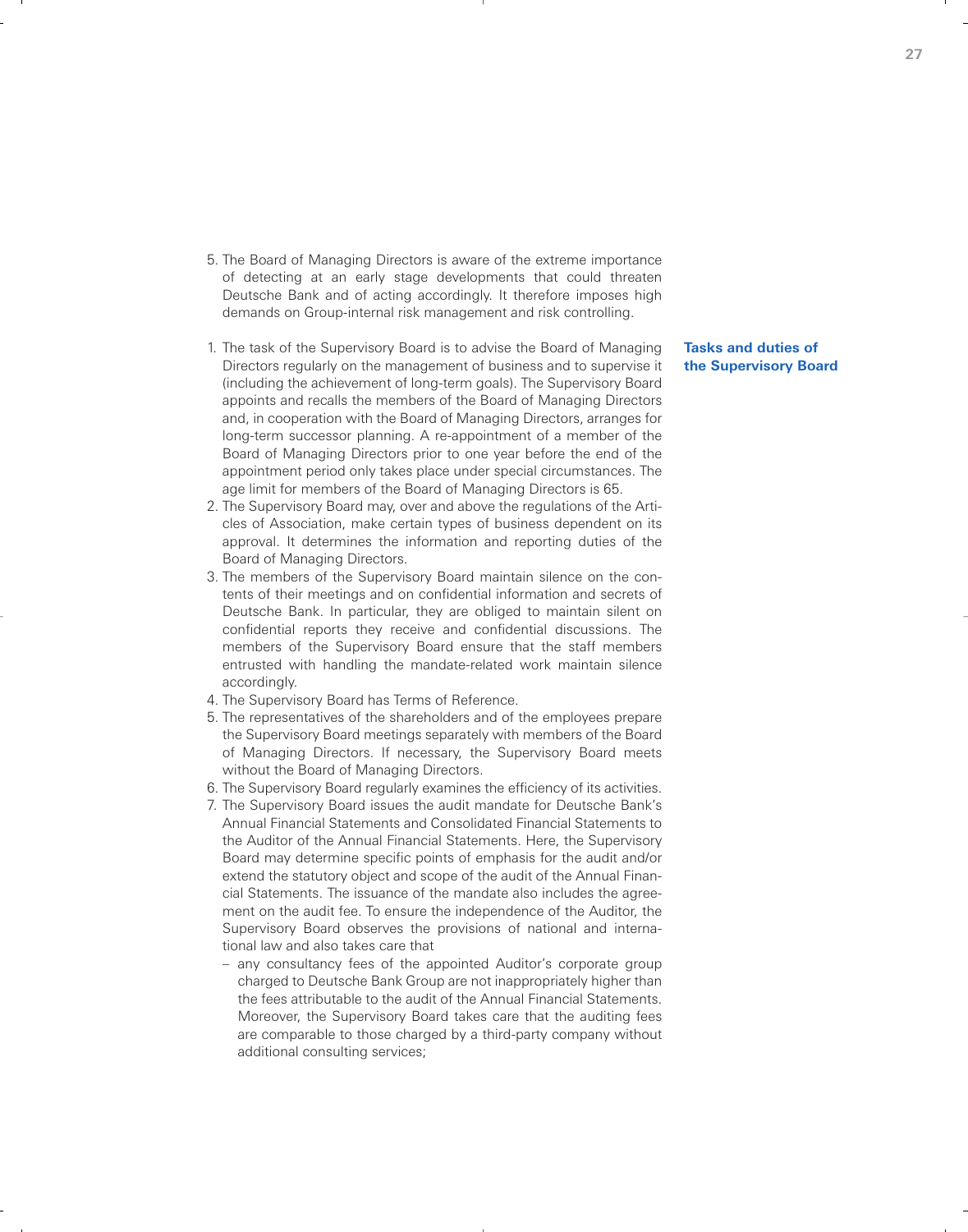- no auditor is employed on the audit of the Annual Financial Statements who, over the preceding ten years, has signed the Auditors' Report on the audit of Deutsche Bank's Annual or Consolidated Financial Statements in more than six years;
- the Auditor of the Annual Financial Statements is not exposed to any conflicts of interest. The Auditor of the Annual Financial Statements must state to the Supervisory Board or the Audit Committee whether, and where applicable, which professional, financial and other relationships exist between the Auditor and its executive bodies and head auditors on the one hand, and Deutsche Bank AG and its Group companies and the members of their executive bodies on the other hand, that could call his independence into question. This statement includes the extent to which other services were performed for Deutsche Bank AG or Group companies, especially in the consultancy field, or are contracted for the following year;
- the Auditor of the Annual Financial Statements informs the Chairman of the Supervisory Board or of the Audit Committee without delay of any grounds for disqualification or impartiality occurring during the audit, unless such grounds are eliminated;
- the Auditor of the Annual Financial Statements reports to the Supervisory Board without delay on all facts and events of importance for the tasks of the Supervisory Board which arise during the performance of the audit of the Annual Financial Statements; and
- the Auditor of the Annual Financial Statements informs the Supervisory Board or notes in the Auditors' Report if, during the performance of the audit of the Annual Financial Statements, the Auditor comes across facts which show a misstatement by the Board of Managing Directors and Supervisory Board in the statement of compliance with the German Corporate Governance Code.
- 8. The members of the Supervisory Board ensure that they have enough time available and exercise their duties carefully and conscientiously. If a member of the Supervisory Board takes part in less than half of the meetings of the Supervisory Board in a financial year, this will be noted accordingly in the Report of the Supervisory Board.
- 9. The Chairman of the Supervisory Board maintains regular contact with the Spokesman of the Board of Managing Directors and consults with him on the strategy, business development and risk management of Deutsche Bank AG and its Group companies.

### **Composition of the Supervisory Board**

- 1. The Supervisory Board is comprised pursuant to legal regulations of Supervisory Board members representing the shareholders and the employees.
- 2. The members representing the employees are elected in accordance with the Co-determination Act and the applicable election statutes.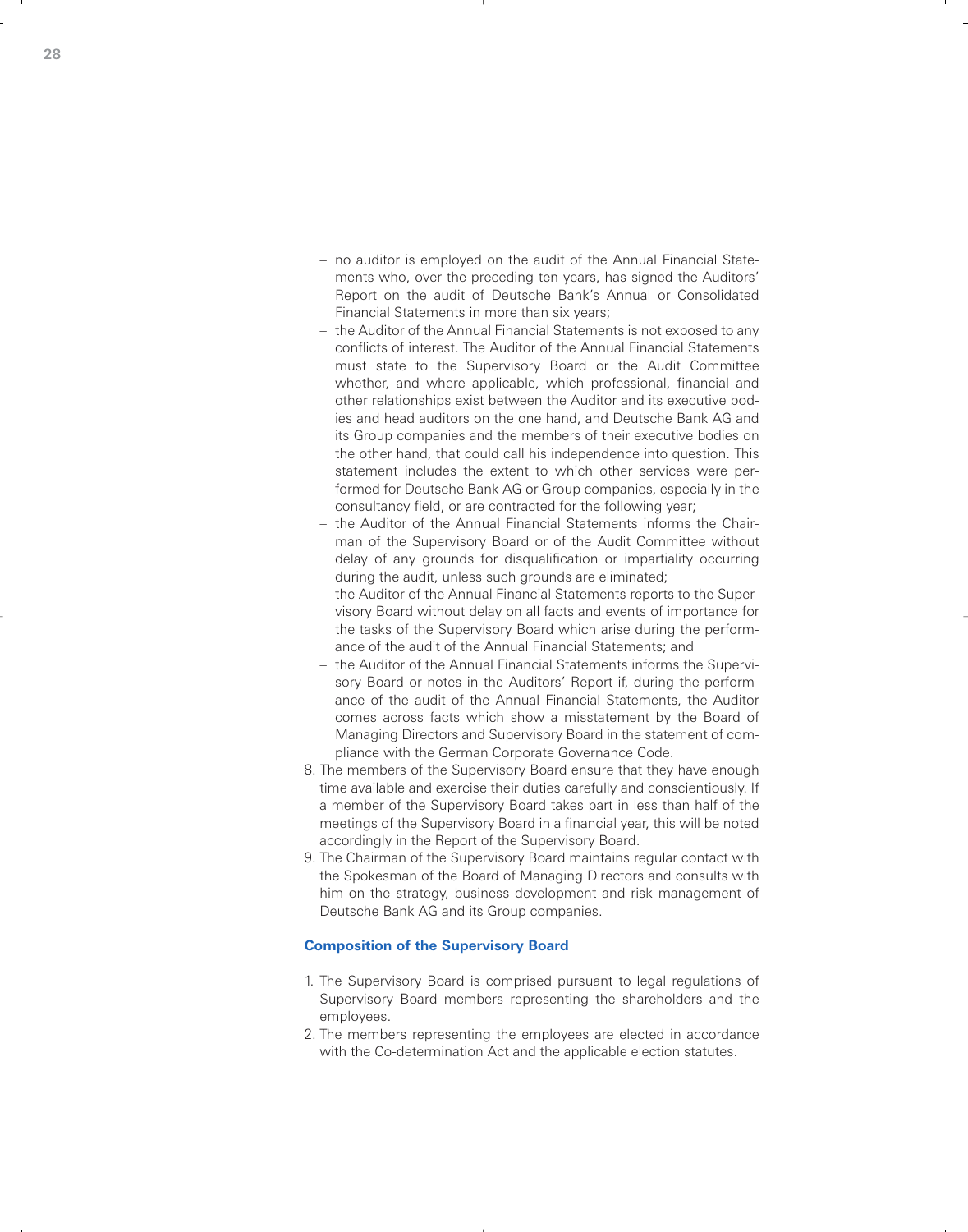- 3. In its election proposals to the General Meeting, the Supervisory Board takes care that candidates have the knowledge, abilities, salient experience, also taking into account Deutsche Bank's international activities, the time available needed and sufficient independence to fulfil their duties. Furthermore, Supervisory Board members do not exercise any directorships or similar positions or advisory tasks for important competitors. The Supervisory Board should not include more than two former members of the Board of Managing Directors. The age limit for members of the Supervisory Board is 70.
- 4. With regard to the membership of committees, the determining factor, in addition to the provisions of law, is the salient qualification of members.
- 5. To respect the needs of changing requirements during one term, the election and re-election of those members of the Supervisory Board who are to be elected by the General Meeting are at staggered dates. For representatives of the employees on the Supervisory Board, the present regulation remains in force.

### **Rules to avoid conflicts of interest**

- 1. The members of the Board of Managing Directors, in exercising their corporate management function, pursue no private interests contrary to the interests of the company.
- 2. Members of the Board of Managing Directors must disclose important personal interests in transactions of Deutsche Bank Group and other conflicts of interest arising in connection with their activities for Deutsche Bank to the Supervisory Board without delay and must inform the other members of the Board of Managing Directors of this.
- 3. The terms and conditions of all transactions between Deutsche Bank Group and members of the Board of Managing Directors as well as persons or companies related to them must comply with normal industry standards. Important transactions require the approval of the Supervisory Board.
- 4. Loans may only be extended by the Deutsche Bank Group to members of the Board of Managing Directors or to persons or companies related to them on the basis of a unanimous resolution by all members of the Board of Managing Directors and only with explicit approval by the Supervisory Board. The resolutions of the Board of Managing Directors and Supervisory Board must be taken before the loan is granted.
- 5. Members of the Board of Managing Directors use business opportunities attributable to Deutsche Bank AG or to its Group companies neither for themselves nor for persons or companies related to them.
- 6. Members of the Board of Managing Directors are also forbidden from transacting, outside of their activities for Deutsche Bank, either for themselves or for persons or companies related to them, business which conflicts with the interests of Deutsche Bank AG or of Group companies.

**Board of Managing Directors**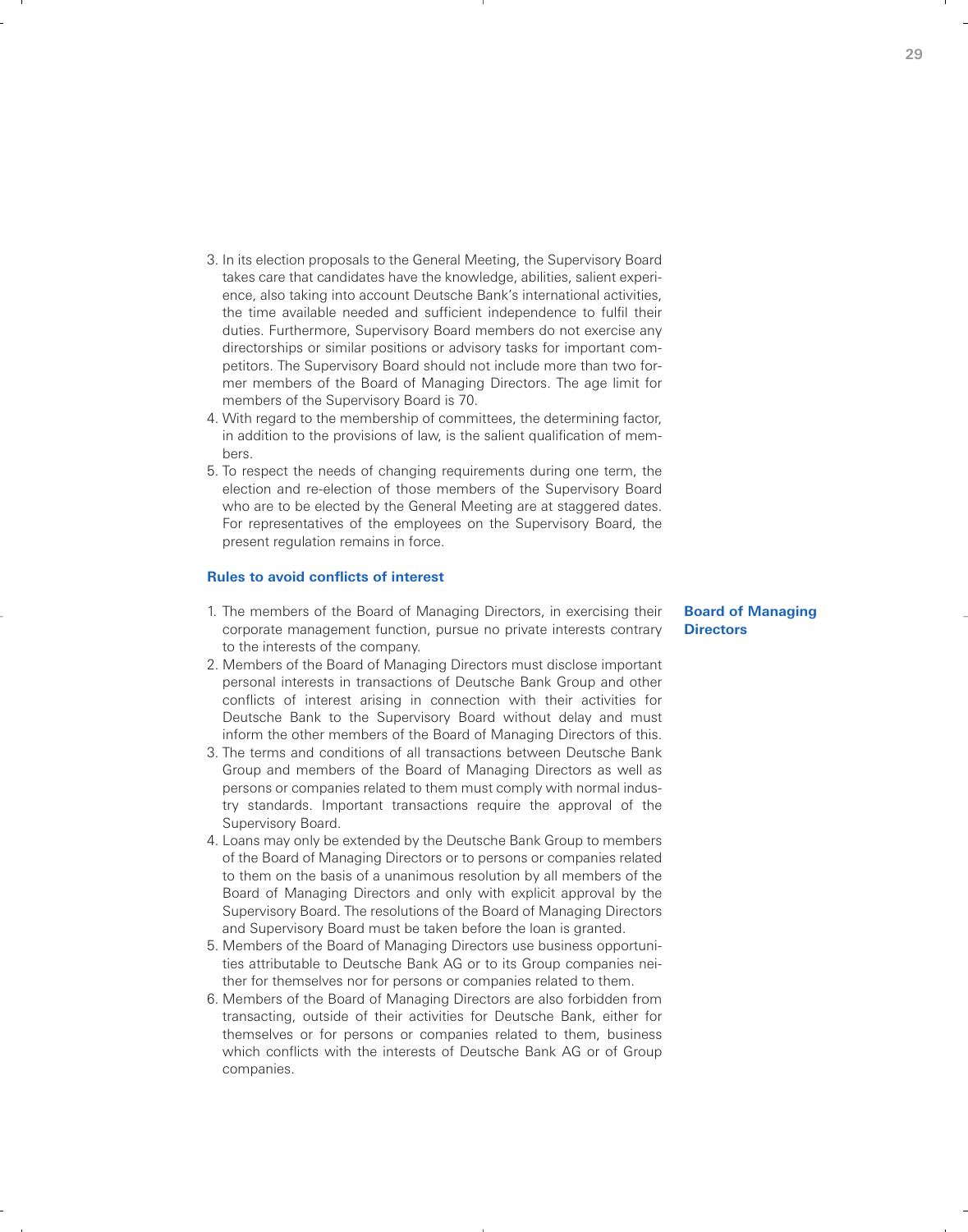- 7. During their employment with Deutsche Bank, the members of the Board of Managing Directors are subject to a comprehensive prohibition of competition.
- 8. The acceptance of supervisory board or management board mandates and/or other administrative or similar honorary offices by a member of the Board of Managing Directors must not detract from his duties as a member of the Board of Managing Directors nor from his time for these duties. Each member of the Board of Managing Directors does not accept more than five supervisory board mandates in listed companies outside of the Deutsche Bank Group. The assumption of sideline activities, in particular, of supervisory board mandates outside the Deutsche Bank Group, requires the approval of the other members of the Board of Managing Directors and the Supervisory Board. Members of the Board of Managing Directors do not, in principle, assume the chairmanship of supervisory boards of Group-external companies.
- 9. The purchase and sale of shares of Deutsche Bank AG and of its Group companies and of options or other derivatives based on such shares by members of the Board of Managing Directors and the Supervisory Board are subject to the respective national and international compliance regulations. The Board of Managing Directors ensures compliance with them by comprehensive compliance regulations valid throughout the Group. The Chief Compliance Officer submits a report at least once a year, which is also furnished to the Supervisory Board. Members of the Board of Managing Directors and employees may not solicit or accept payments or other benefits in addition to their compensation either for themselves or for third parties if this could adversely affect the interests of the Group or the customers. In addition, the respective Conditions of Employment apply to employees.

**Mandates of members of the Board of Managing Directors on supervisory boards and similar bodies**

- 1. Where members of the Board of Managing Directors of Deutsche Bank AG or members of the management bodies or senior executives of Group companies have mandates on supervisory boards or similar supervisory bodies at companies outside the Group, they act in the interest of the respective company. The respective mandate holder is personally responsible for the exercise of the rights and duties arising from such a mandate.
- 2. The respective mandate holder is obliged to maintain silence on all confidential information obtained within the framework of the mandate. This also applies in his relations with Deutsche Bank. By the same token, the mandate holder must also observe his duties of confidentiality towards the bank and its customers in the exercise of the mandate.
- 3. Where a mandate holder uses the services of bank employees to support him personally in the exercise of a mandate, these employees are subject to the same duty of confidentiality as the mandate holder. The respective employees may not pass on confidential information obtained in this connection either inside or outside the bank.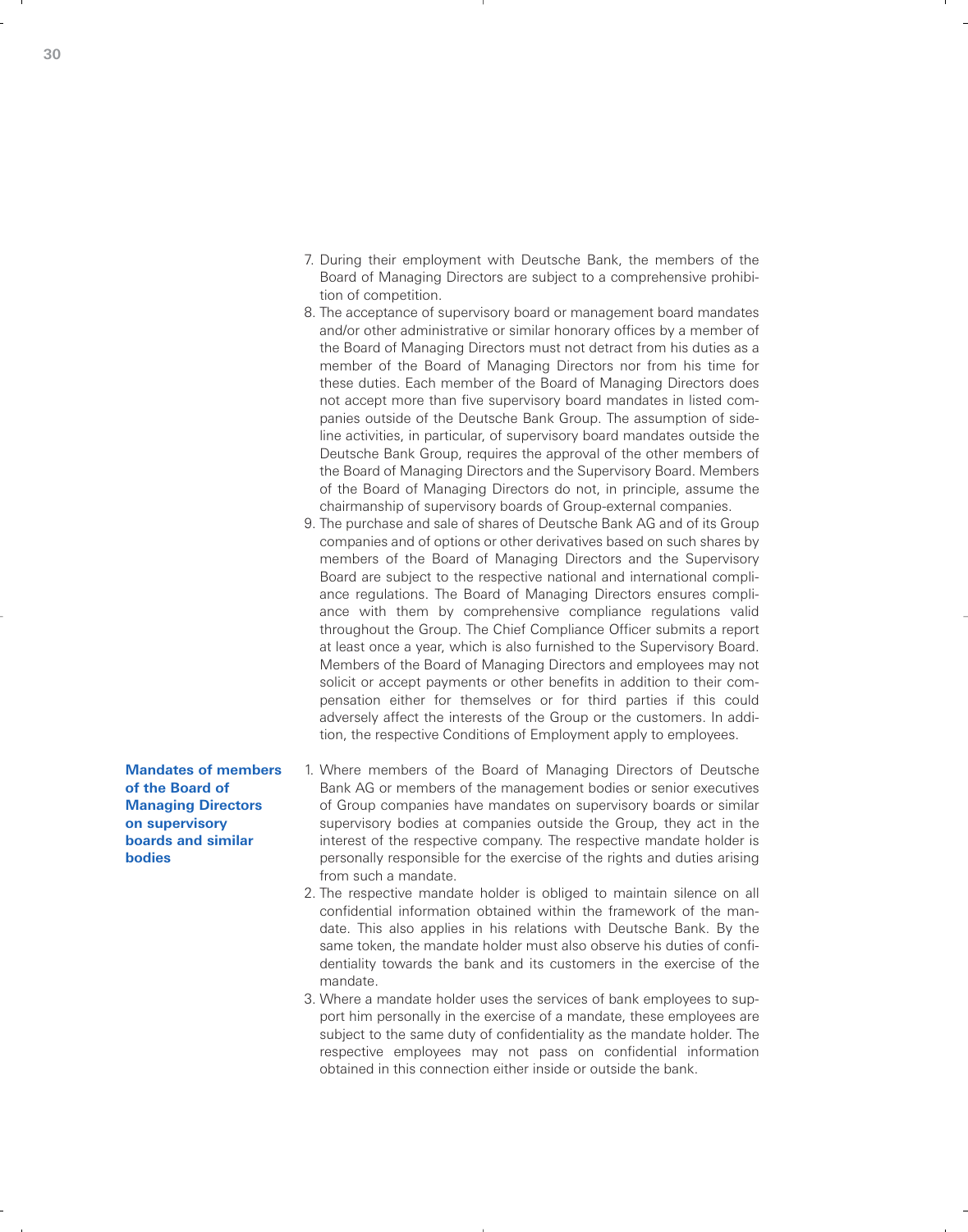- 4. In the exercise of the mandate, the mandate holder must endeavour to avoid conflicts of interest. In particular, he must ensure, as far as possible, in accepting a mandate that conflicts of interest cannot arise from its exercise. If unavoidable conflicts of interest arise from the exercise of a mandate, the mandate holder, while protecting the interests of the company, must abstain from participating in deliberations and votes on matters which are the basis of his conflict of interest or resign from the mandate.
- 1. Members of the Supervisory Board must disclose conflicts of interest to the Supervisory Board which may result from a consultant or directorship function with clients, suppliers, lenders or other business partners. If unavoidable conflicts of interest arise from the exercise of a mandate, the mandate holder, while protecting the interests of the company, must abstain from participating in deliberations and votes on matters which are the basis of his conflict of interest or resign from the mandate. In its Report to the General Meeting, the Supervisory Board will disclose any conflicts of interest which have occurred together with their treatment.
- 2. In the exercise of their office, members of the Supervisory Board pursue no private interests or interests of persons or companies related to them which conflict with the interests of Deutsche Bank AG and Group companies.
- 3. Members of the Supervisory Board use business opportunities attributable to Deutsche Bank AG or to its Group companies neither for themselves nor for persons or companies related to them.
- 4. The terms and conditions of all transactions between Deutsche Bank Group and members of the Supervisory Board as well as persons or companies related to them must comply with normal industry standards.
- 5. Loans may only be extended by Deutsche Bank Group to members of the Supervisory Board or to persons and companies related to them on the basis of a unanimous resolution by all members of the Board of Managing Directors and only with explicit approval by the Supervisory Board. The resolutions of the Board of Managing Directors and Supervisory Board must be taken before the loan is granted.
- 6. Members of the Supervisory Board may not solicit or accept payments or other benefits either for themselves or for third parties if this can adversely affect the interests of the Group or customers. Advisory and other service contracts between a member of the Supervisory Board and Deutsche Bank AG or Group companies require the Supervisory Board's approval.

### **Supervisory Board**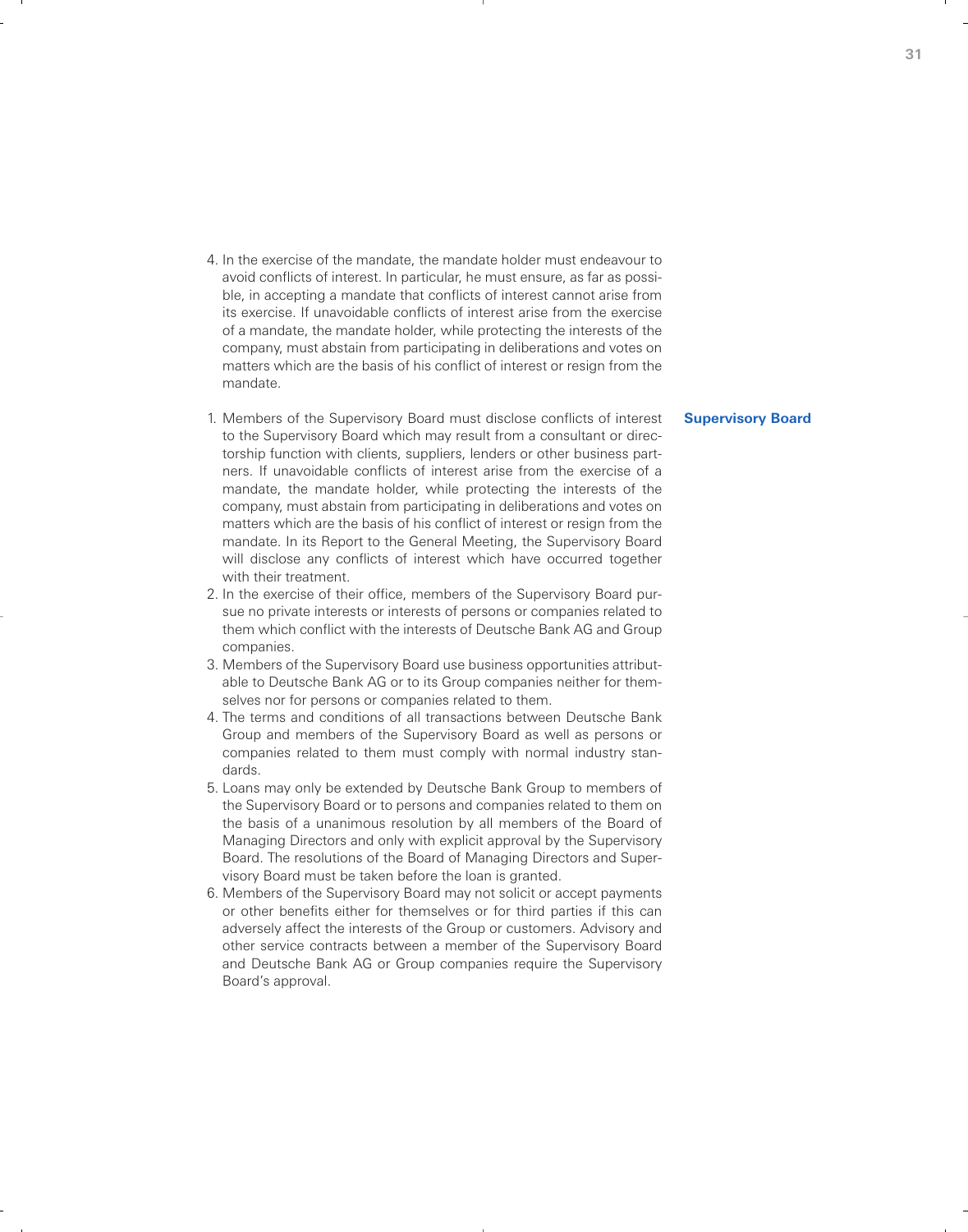### **Committees of the Supervisory Board**

**Chairman's Committee** The Chairman's Committee, presided over by the Chairman of the Supervisory Board, has a consultative function vis-à-vis the Board of Managing Directors and prepares the decisions to be taken by the Supervisory Board. It also has functional responsibility for concluding, amending and terminating the employment and pension agreements of members of the Board of Managing Directors. The members of the Committee also decide on the approval of the Supervisory Board for transactions with members of the Board of Managing Directors and Supervisory Board and with persons and companies related to them.

**Audit Committee** The Audit Committee has functional responsibility for questions concerning reporting and the audit of the Annual Financial Statements and Consolidated Financial Statements of Deutsche Bank AG and the Group respectively, including the internal monitoring system. The Audit Committee resolves on the audit mandate to the Auditor of the Annual Financial Statements, where necessary stating specific points of emphasis for the audit, and takes care that the Auditor of the Annual Financial Statements has the independence required. It prepares the examination of the Annual Financial Statements and Consolidated Financial Statements by the Supervisory Board. Here, the Committee brings in the Auditor of the bank's Annual Financial Statements. Furthermore, the Committee resolves on the Auditor's compensation. It also arranges to receive reports from Internal Audit on points of emphasis in and the results of the audit. As a rule, the Chairman of the Audit Committee is neither the Chairman of the Supervisory Board nor a former member of the Board of Managing Directors.

**Credit and Market Risk Committee** The Credit and Market Risk Committee monitors the management of market risks and the credit matters of the Group. It deals with credits requiring approval and transactions made subject to its approval. The Committee also takes receipt of reports from the Board of Managing Directors on credit portfolios, markets and techniques which are of special importance owing to the related risks or obligations, or for other reasons. Furthermore, the Committee decides on important temporary shareholdings acquired in other companies if the value of the shareholding does not exceed 3% of the equity capital recognized for regulatory reporting.

#### **Mediation Committee** The Mediation Committee makes personnel proposals to the Supervisory Board if the necessary two-thirds majority for the appointment and recall of members of the Board of Managing Directors has not been obtained. This Committee is prescribed by the German Co-determination Act.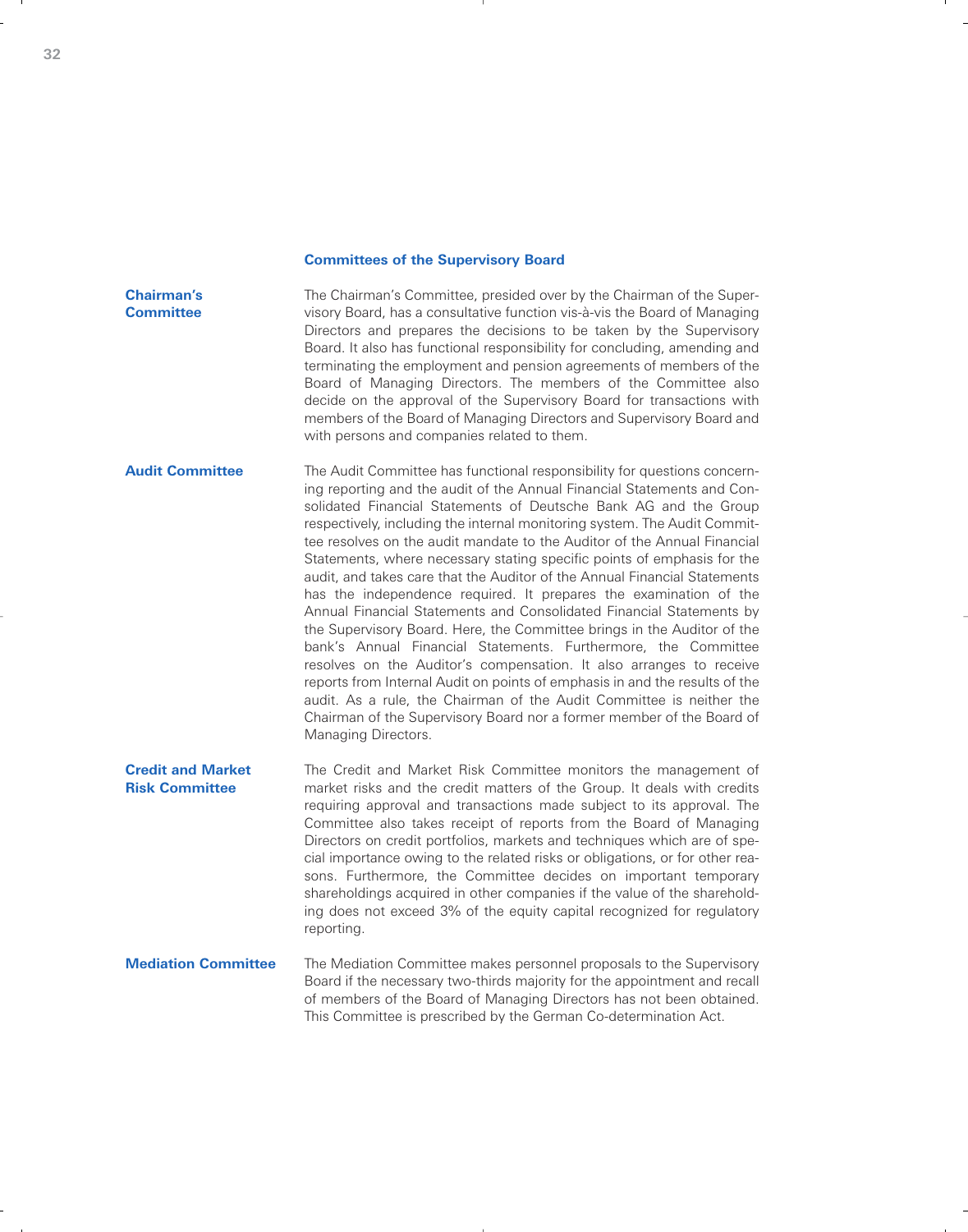## **Performance-related compensation**

### **Structure**

The Supervisory Board determines the size and structure of the compensation of members of the Board of Managing Directors. Here, the total compensation is to be proportionate to the duties and performance of the members of the Board of Managing Directors and to the economic situation, performance and outlook of Deutsche Bank AG, taking into account its peer companies. The Board of Managing Directors determines the compensation of senior executives.

The compensation of members of the Board of Managing Directors and senior executives of Deutsche Bank incorporates, in adequate measure, performance incentives reflecting the contribution to long-term value creation that are in line with international industry standards. They include stock option programs and performance-related incentives based on the development of the share price and on Deutsche Banks' continuing profitability. When stock options and similar rights are granted to members of the Board of Managing Directors and employees of Deutsche Bank, care is taken that rights under a stock option program or similar programs may first be exercised after two years have elapsed. Changing perfomance targets retroactively is excluded. Within the scope of the individual target agreements with the Board of Managing Directors, the Supervisory Board determines criteria for appraising the performance of the individual members of the Board of Managing Directors.

The members of the Supervisory Board receive a fixed remuneration component and a remuneration component oriented on the company's long-term results. The total compensation takes into account the scope of tasks as well as the economic situation and performance of Deutsche Bank AG. The Chair and Deputy Chair positions on the Supervisory Board as well as the chair and membership of committees are taken into account separately in determining the compensation.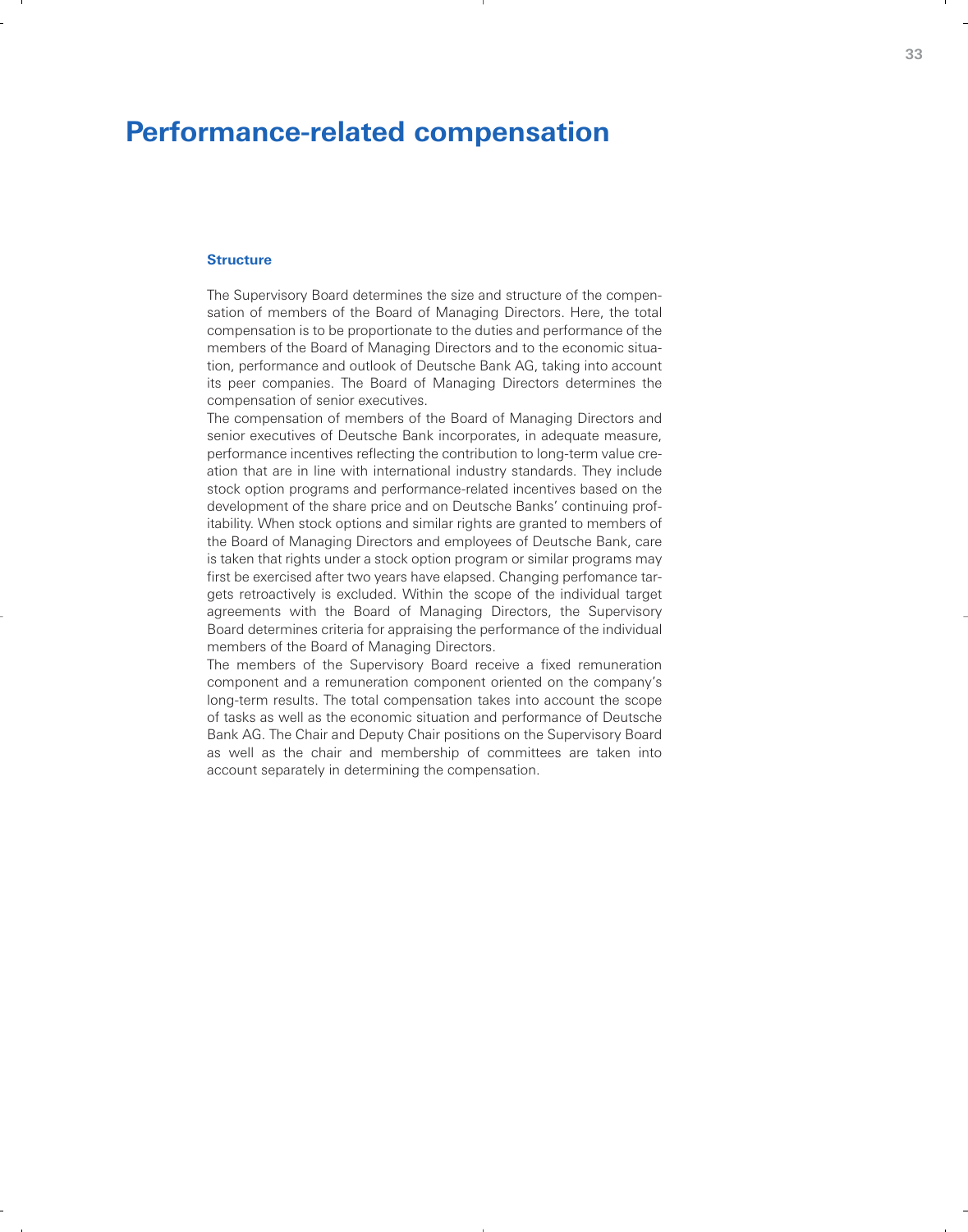### **Disclosure**

The structure, total volume, exercise prices and exercise periods of stock options and comparable instruments created by Deutsche Bank as well as allocations of such options and rights in the reporting period must be published in the Annual Report in total for all members of the Board of Managing Directors. Suitable measures, such as the imposition of blackout periods, ensure that the requirements of the insider laws are observed.

All transactions by the members of the Board of Managing Directors and Supervisory Board in shares of Deutsche Bank AG or derivatives on these shares are reported to the German Federal Financial Supervisory Authority (BAFin) and Deutsche Bank without delay and are published by the bank soon thereafter.

The individual compensation of the members of the Board of Managing Directors of Deutsche Bank is reported subdivided according to fixed and variable, performance-related and long-term incentive components for each financial year in the Annual Report.

The compensation of the members of the Supervisory Board is reported subdivided according to fixed and performance-related components for each financial year in the Annual Report. Payments made or advantages extended to Supervisory Board members for individually provided services, in particular, for advisory or referral services, are listed separately and individualized in the Annual Report.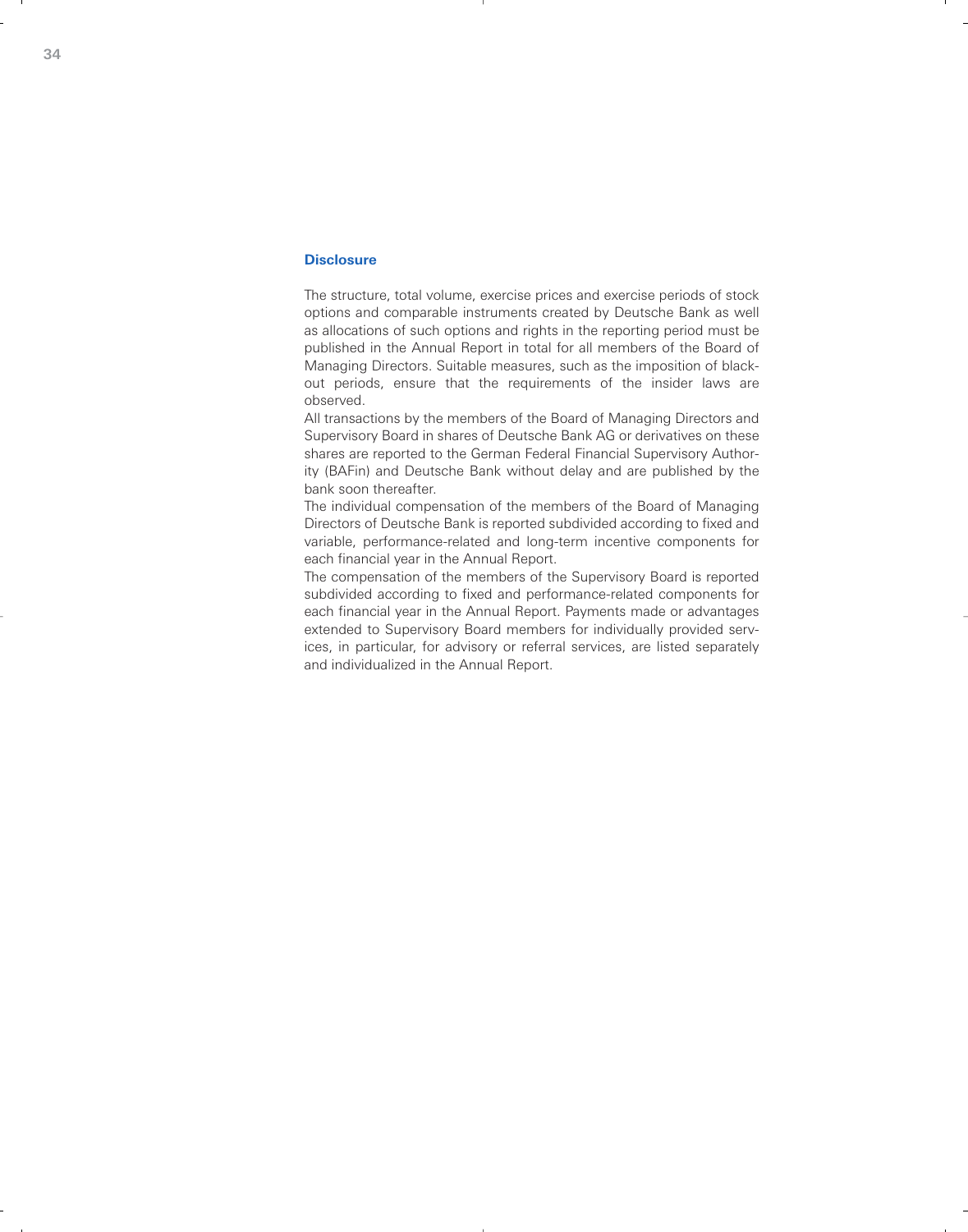### **Reporting and transparency**

### **Content and dissemination of reporting**

- 1. Regular financial reporting (annual reports, quarterly reports) takes place on an up-to-date basis. The Consolidated Financial Statements are made publicly accessible within 90 days of the end of the financial year. Quarterly reports, which contain segment information and earnings per share figures in accordance with internationally accepted accounting principles, are published within six weeks of the end of the reporting period. The quarterly reports are reviewed by the Auditor of the Annual Financial Statements. The results of this limited review are published.
- 2. The Annual Report includes information on the size of the shareholdings (including existing option rights) of the individual members of the Board of Managing Directors and of the Supervisory Board in Deutsche Bank AG and its Group companies as well as on changes compared with the previous year.
- 3. In the Annual Report, the Board of Managing Directors reports all equity shareholdings exceeding 5 % of the company's capital. The information includes the name and domicile of the company, amount of the shareholding, amount of equity and operating result of the previous financial year. Exceptions only apply to equity shareholdings which are of minor importance in presenting the bank's asset, liability, financial and profit situation, or where such information could be substantially detrimental to Deutsche Bank or the other company. The Annual Report also contains information on all equity shareholdings in non-consolidated companies which exceed 5 % of capital; sentence 2 applies mutatis mutandis.
- 4. The Annual Report also specifies the owners of all notified holdings of 5 % or more of the voting rights of Deutsche Bank AG. Furthermore, relationships are explained with shareholders considered as "related persons" pursuant to applicable accounting regulations.
- 5. As soon as Deutsche Bank is notified or learns in some other way that, by purchase, sale or in some other way, another party's holdings exceed or fall below 5, 10, 25, 50 or 75 % of the voting rights of Deutsche Bank, this fact is disclosed without delay by the Board of Managing Directors.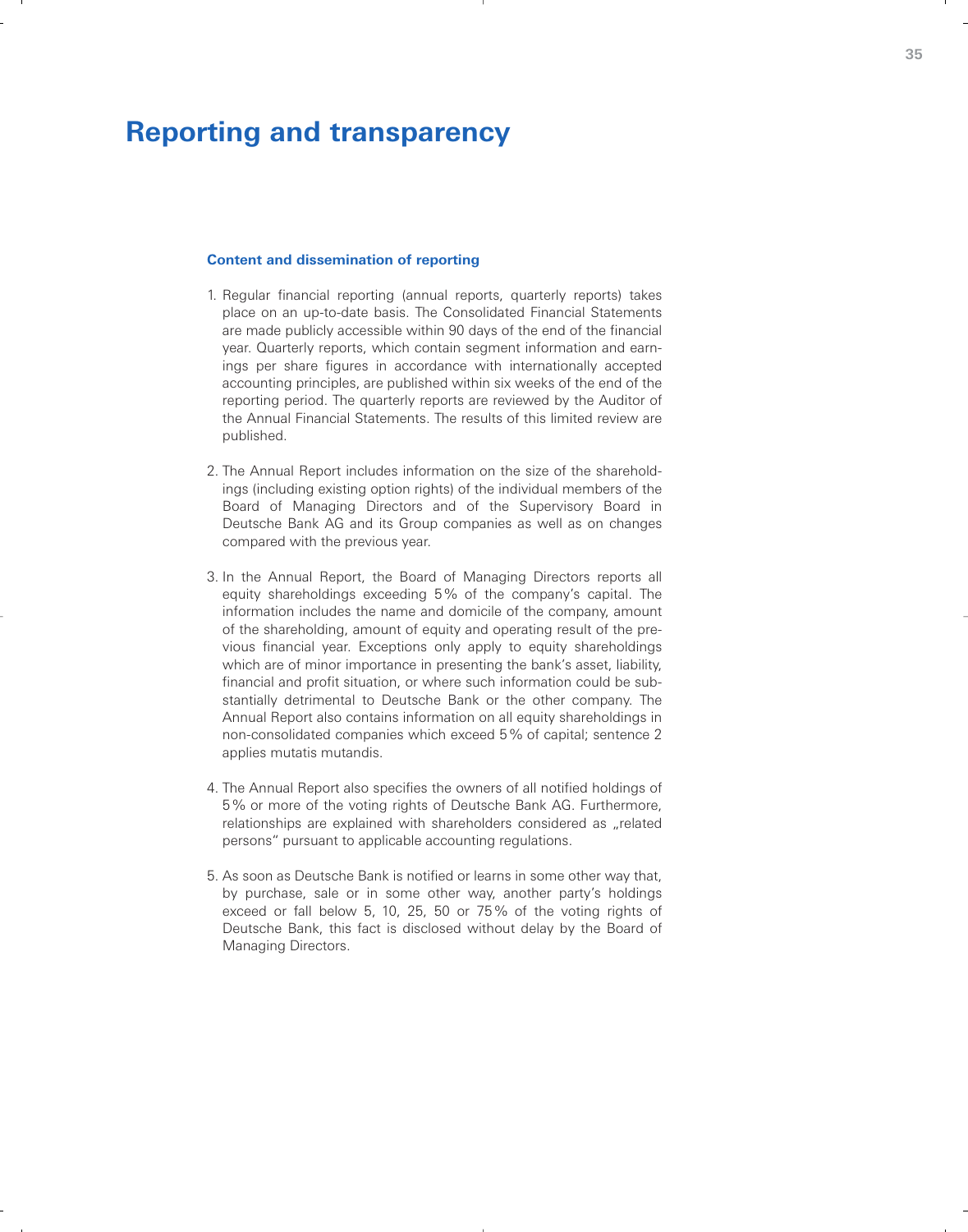### **Auditing and controlling**

- 1. Deutsche Bank issues financial reports in accordance with internationally accepted accounting principles. The audit of the Consolidated Financial Statements by the auditors mandated by the Supervisory Board is carried out in accordance with the German auditing regulations and the Generally Accepted Auditing Standards in the United States.
- 2. Deutsche Bank attaches particular importance to its risk management system, also in the interests of its shareholders. The effectiveness of this system is reviewed continuously. The risk management system is commented on separately in the Annual Report.